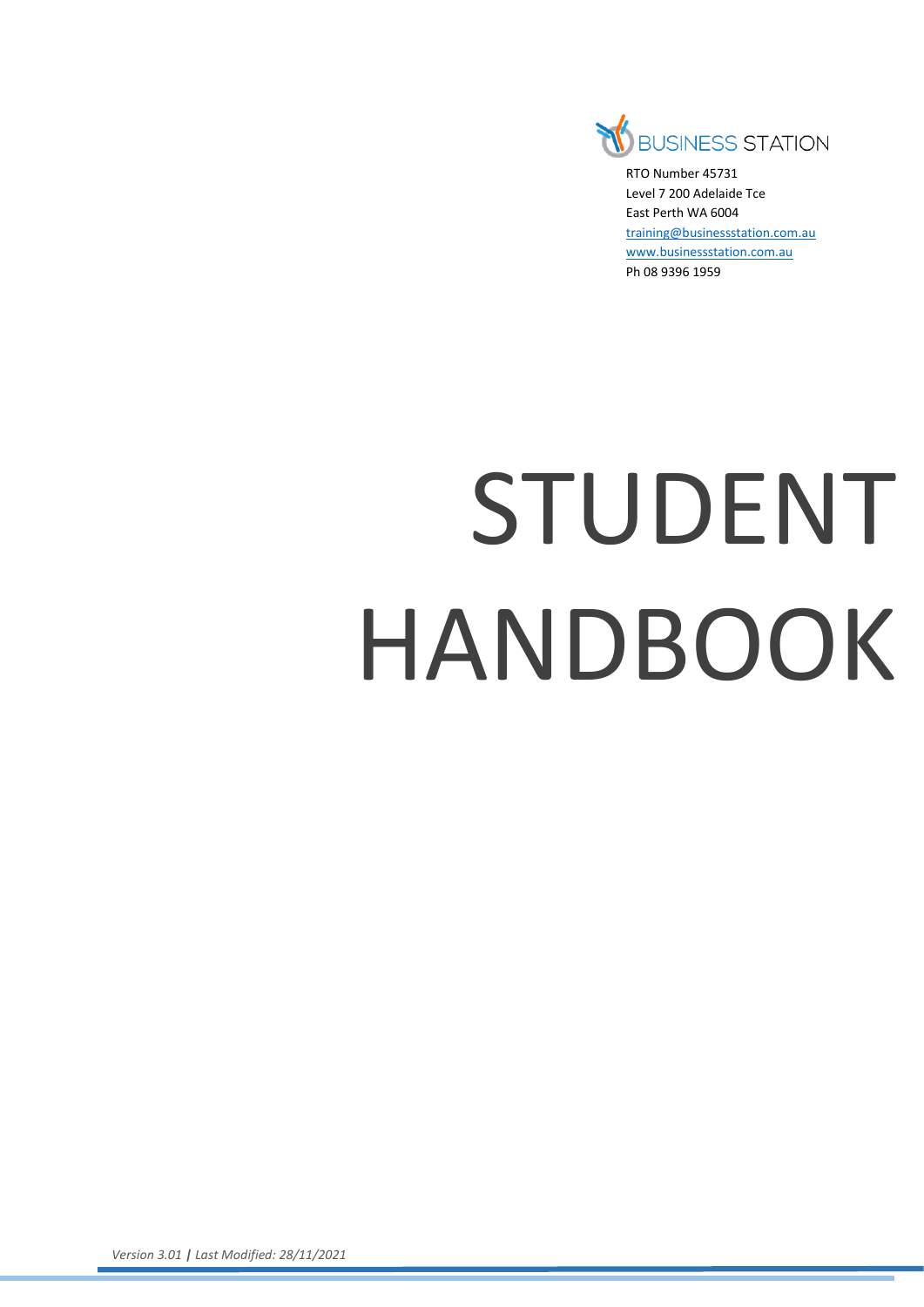This handbook was created to meet the requirements of the VET Quality Framework.

#### Version: 3.01 | Date:11/11/2021

### **TABLE OF CONTENTS**

<span id="page-1-0"></span>

Business Station Incorporated | RTO CODE:45731 | RTO level 7, 200 Adelaide Tce, East Perth WA 6004 W: www.businessstation.com.au| P: 08 9396 1959 | E: training@businessstation.com.au | Page 2 of 38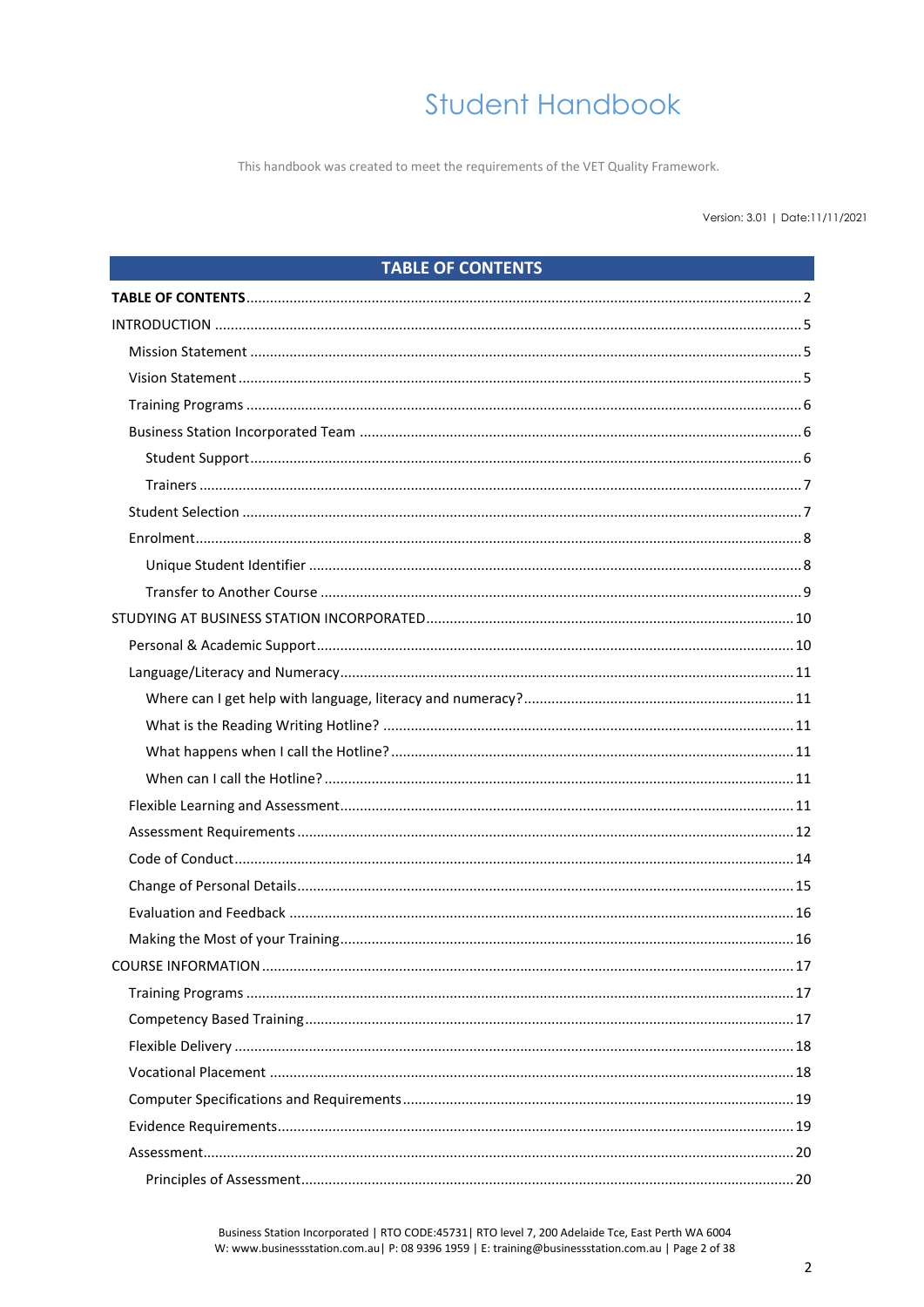This handbook was created to meet the requirements of the VET Quality Framework.

### Version: 3.01 | Date:11/11/2021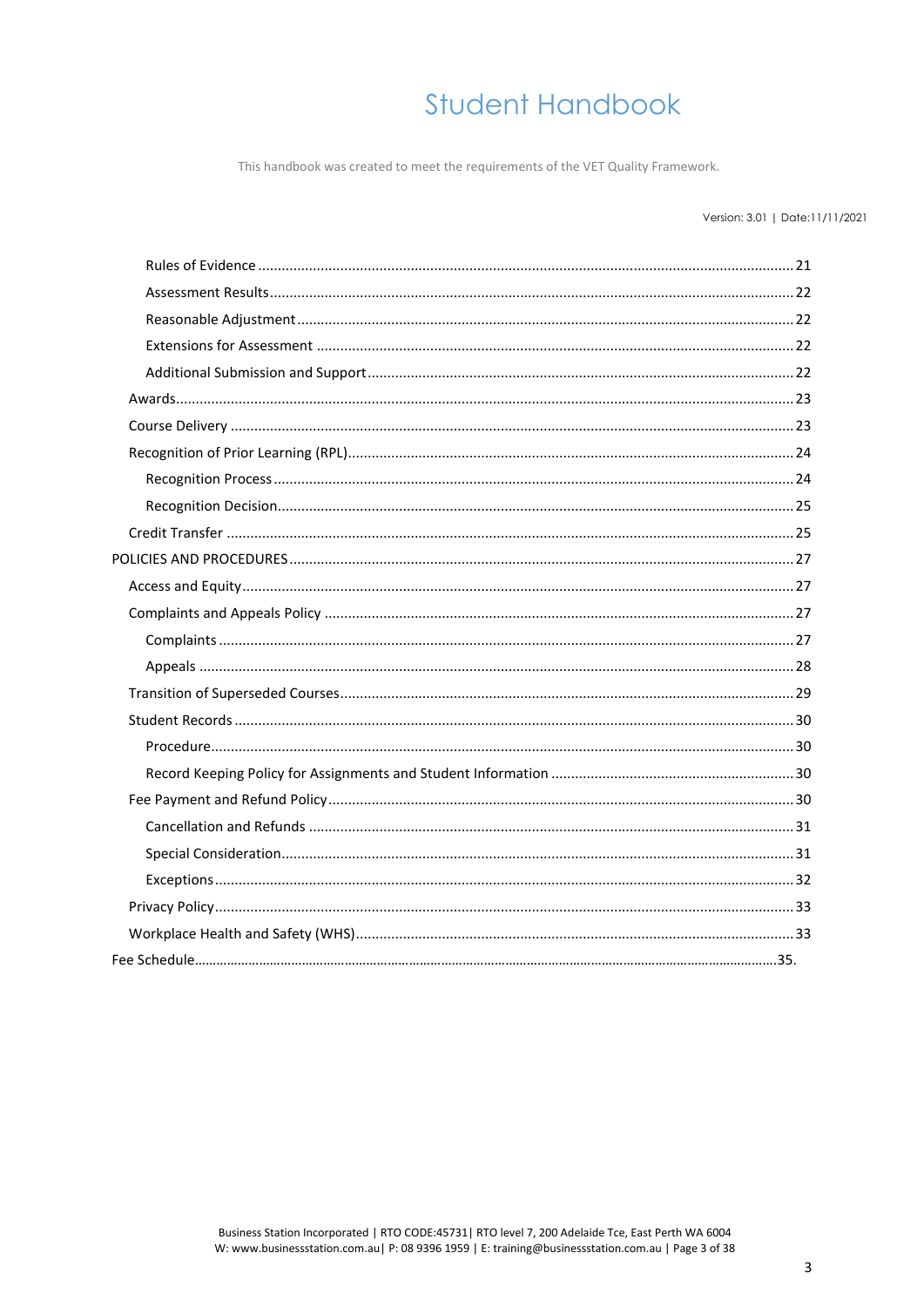This handbook was created to meet the requirements of the VET Quality Framework.

Version: 3.01 | Date:11/11/2021

### **ACKNOWLEDGEMENT OF UNDERSTANDING**

To ensure sound judgment and decision making, and to provide the opportunity to potential Business Station Incorporated students to raise issues, concerns, and questions prior to commencement of training, Business Station Incorporated makes the Student Handbook available to the learners by providing a copy or accessing through the Business Station Incorporated website, located at: **www.businessstation.com.au**

Business Station Incorporated requires each student to read and understand the information contained in this Student Handbook prior to enrolment or commencement of training.

For any concerns, questions or clarifications please contact Business Station Incorporated at: **Address:** RTO level 7, 200 Adelaide Tce, East Perth WA 6004 **Email:** training@businessstation.com.au **Contact number:** 08 9396 1959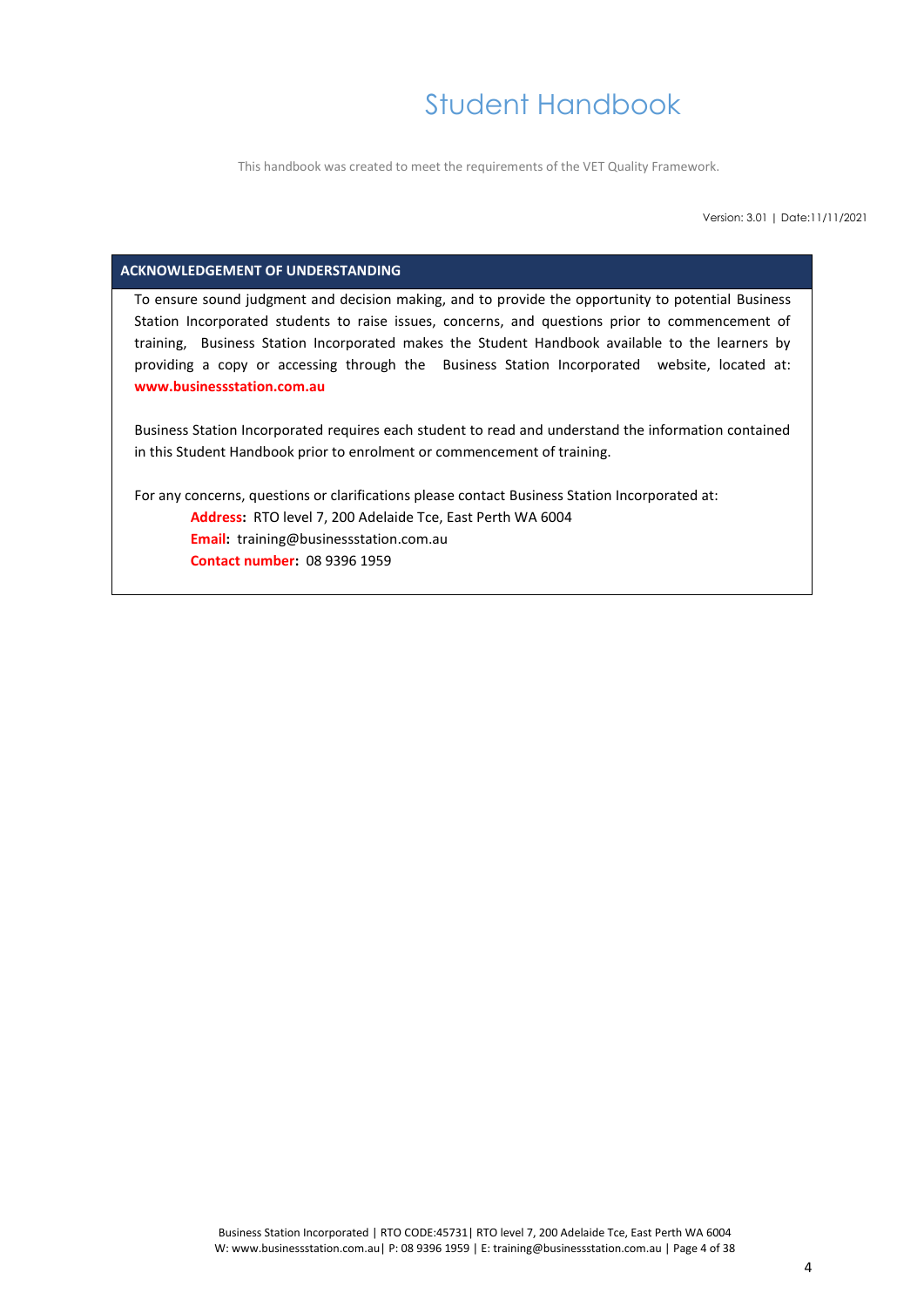This handbook was created to meet the requirements of the VET Quality Framework.

Version: 3.01 | Date:11/11/2021

### **INTRODUCTION**

<span id="page-4-0"></span>Welcome to Business Station Incorporated! Our number one priority is to help you achieve your chosen qualification. We deliver the training and support that will help you complete your training goals as quickly as you can achieve them. You will receive training from our dedicated, passionate, and qualified Trainers who are experienced in your vocational areas. This ensures that the training you will receive is current, relevant, and easy to understand.

To ensure that your learning experience will be a positive one, our courses are delivered using excellent quality and innovative course materials. Our student support services team is committed to deliver an excellent experience to you. We wish you all the best in your studies and we look forward to helping you achieve your new qualification to advance your career.

This Student Handbook sets out the policies and procedures around the training and assessment that you will receive at Business Station Incorporated. Please read the Student Handbook before enrolling in any Business Station Incorporated courses.

Business Station Incorporated is a Registered Training Organisation (RTO No.45731) and is recognised by Australian Skills Quality Authority as a deliverer of nationally recognised training from ICT, BSB Training Packages.

#### <span id="page-4-1"></span>**Mission Statement**

Business Station Incorporated seeks to provide dynamic, innovative, and high-quality content-oriented courses and materials to our learners studying in our courses. Our goal is to provide modern, relevant, job-oriented training programs that assist individuals wishing to advance or change careers.

Business Station Incorporated's Australian-accredited course programs are designed to be flexible enough to allow students to work whilst working towards the completion of a high-demand certificate course.

Business Station Incorporated aims to provide practical-based training that develops robust work skills through imaginative and collaborative approaches in developing course content and delivering practice-based training and assessment methods as emphasised in the Business Station Incorporated model of learning.

It is the goal of Business Station Incorporated to become known Australia-wide as by business and industry as a "first port of call" when wishing to upskill their workforce and develop confidence, as well as robust, practical business skills and knowledge in staff that improve and enhance their operations.

### <span id="page-4-2"></span>**Vision Statement**

Business Station Incorporated seeks to become an Australia's leading training institute across a broad range of nationally-accredited qualifications and courses renowned for developing career and life-enhancing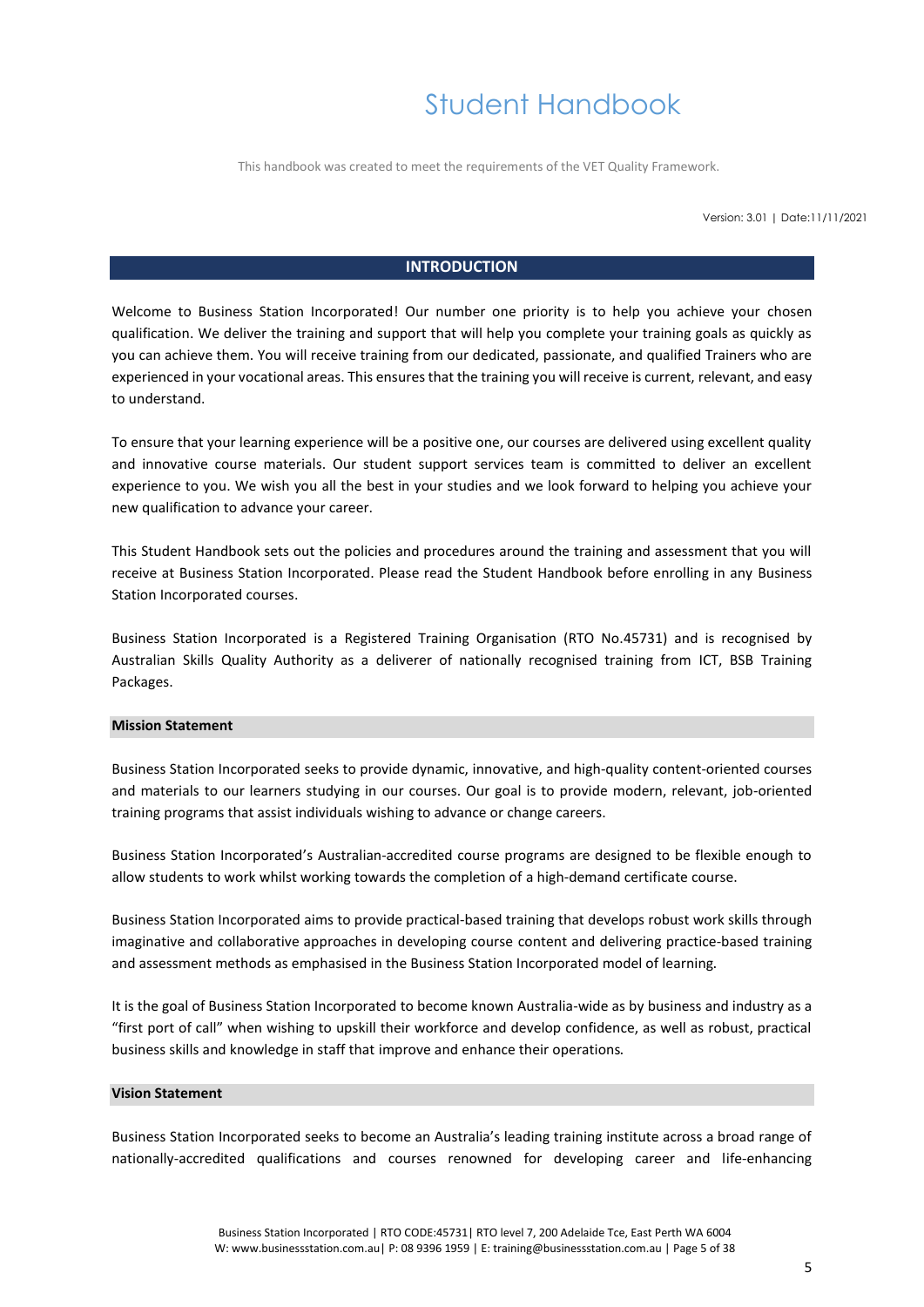This handbook was created to meet the requirements of the VET Quality Framework.

Version: 3.01 | Date:11/11/2021

opportunities for its graduates—who are renowned by the business and industry as being highly-skilled alumni that develop into leading industry professionals.

### <span id="page-5-0"></span>**Training Programs**

As a registered training organisation (RTO) in the vocational education and training (VET) sector, Business Station Incorporated offers the following nationally recognised qualifications and nationally accredited qualifications:

- BSB40520- Certificate IV in Leadership and Management
- BSB30220- Certificate III in Entrepreneurship and New Business
- BSBSS00103- New Business Ventures Skill Set (4 UoC)
- BSBSS00129- Cross-Sector Mental Health and Organisational Disruption Skill Set (1 UoC)
- ICT30120- Certificate III in Information Technology
- ICT40120- Certificate IV in Information Technology
- BSB20120- Certificate II in Workplace Skills
- BSB30120- Certificate III in Business
- BSB40420- Certificate IV in Human Resource Management
- BSB50320- Diploma of Human Resource Management

For more information on the courses Business Station Incorporated has on offer, please refer to our website: www.businessstation.com.au

### **Student Guarantee**

Business Station Incorporated guarantees to advise students of any changes to the services provided under agreement as soon as practicable, including any changes of ownership.

Business Station Incorporated guarantees that if, for whatever reason, it is unable to deliver the agreed training for a student, Business Station Incorporated will make the necessary arrangements for the training to be delivered by another Registered Training Organisation.

#### <span id="page-5-1"></span>**Business Station Incorporated Team**

Students may contact Business Station Incorporated at 08 9396 1959**.**

### <span id="page-5-2"></span>*Student Support*

Students completing a training program will be supported by Business Station Incorporated's Student Support Team. Our knowledgeable team will work with you to help you achieve success in your chosen field.

The Support Team can assist students through a variety of activities, which include but are not limited to:

• Assisting with logging in the Student Management System (SMS) and with accessing the resources;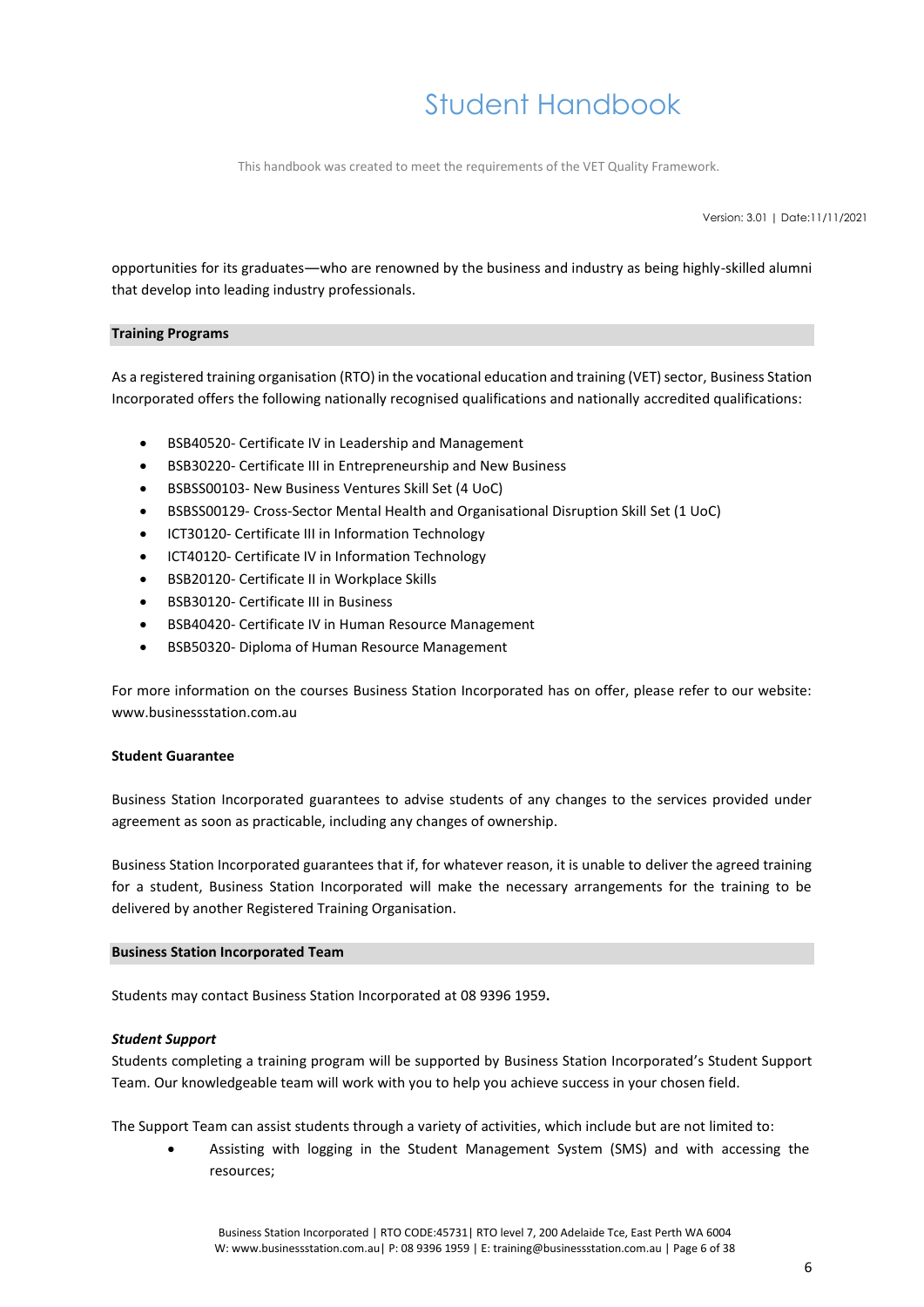This handbook was created to meet the requirements of the VET Quality Framework.

Version: 3.01 | Date:11/11/2021

- Supporting flexible learning and processing extensions where applicable.
- Arranging contact between trainer/assessors and students where required; and
- Assisting students with finding and understanding their trainer's feedback.

### <span id="page-6-0"></span>*Trainers*

Your trainers are qualified industry professionals, ready to guide you through your learning. Their feedback and guidance will ensure that you are job-ready for your chosen industry.

All Business Station Incorporated trainers must follow the below requirements as outlined in the Standards for Registered Training Organisation 2015 (SRTO 2015) Clause 1.13 to 1.15:

### **Training and assessment is delivered by trainers and assessors who have:**

- *1. vocational competencies at least to the level being delivered and assessed.*
- *2. current industry skills directly relevant to the training and assessment being provided; and*
- *3. current knowledge and skills in vocational training and learning that informs their training and assessment.*
- *4. The RTO's training and assessment is delivered only by persons who have:*
	- *TAE40116 Certificate IV in Training and Assessment or its successor, or*
	- *TAE40110 Certificate IV in Training and Assessment plus the following units:*
		- *TAELLN411 (or its successor) or TAELLN401A; and*
		- *TAEASS502 (or its successor) or TAEASS502A or TAEASS502B; or*
	- *A Diploma or higher-level qualification in adult education.*
- *5. Where a person conducts assessment only, the RTO ensures that the person has:*
	- *As above, or*
	- *TAESS00011 Assessor Skill Set or its successor*

### <span id="page-6-1"></span>**Student Selection**

Business Station Incorporated conducts recruitment of students always in an ethical, fair and responsible manner using various methods.

Business Station Incorporated is committed to ensuring that all student selection processes are fair, equitable and consistent with workplace performance, competency level and the training package requirements. Therefore, selection into a training program includes but is not limited to the following: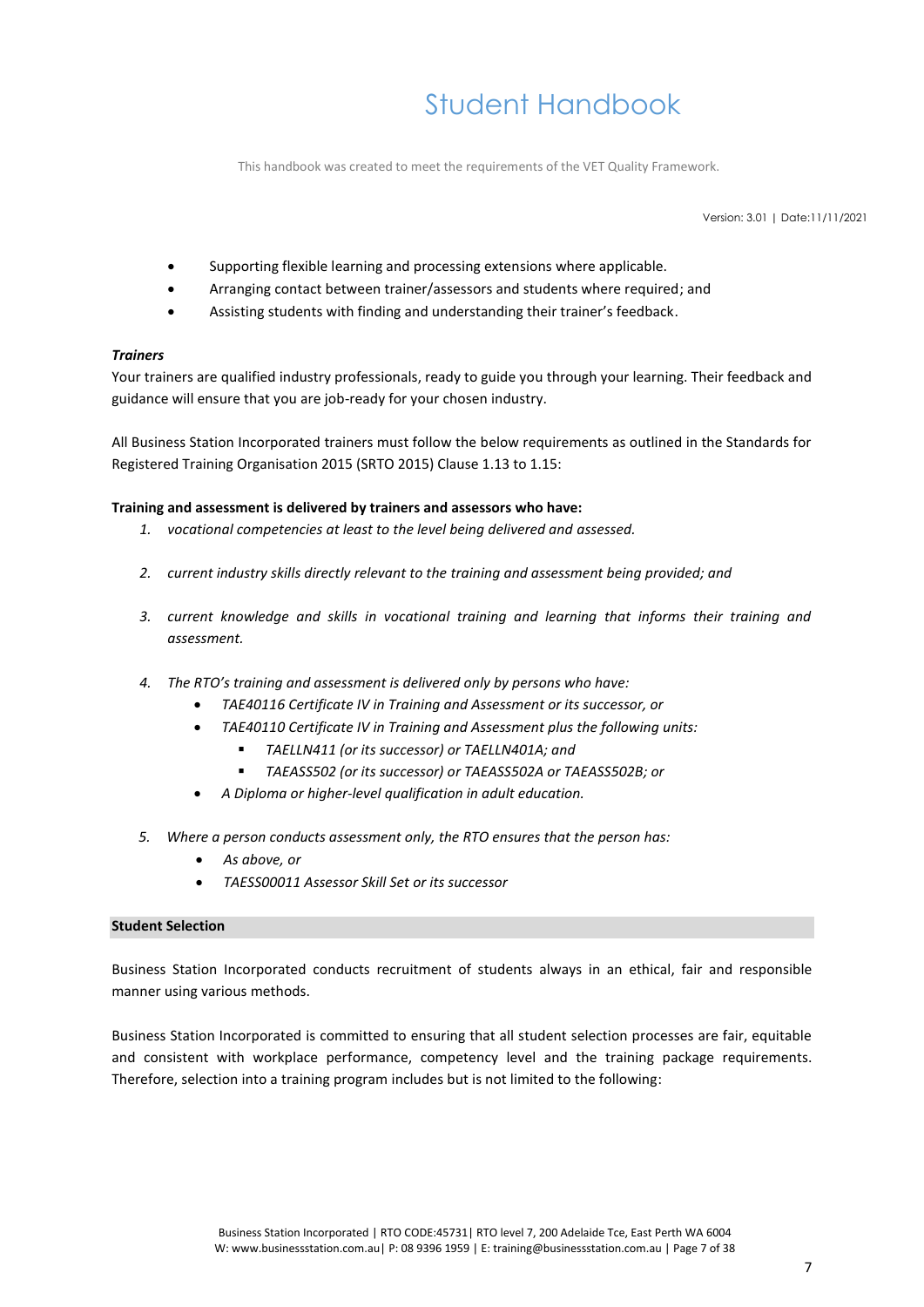This handbook was created to meet the requirements of the VET Quality Framework.

Version: 3.01 | Date:11/11/2021

- 1. The learner meets any pre-requisite qualifications or work experience
- 2. The learner meets any age requirements that may be in place for a particular course.

Student enrolments are subject to availability of places on the training program. This is based on the maximum number of participants who can be accommodated, type of course, learning structures, student needs, etc. Business Station Incorporated shall ensure that any applicants who do not meet entry requirements are advised of any appropriate pre-entry training they may take to meet eligibility criteria.

### <span id="page-7-0"></span>**Enrolment**

While Business Station Incorporated will endeavour to complete the enrolment process as quickly as possible, please allow up to 5 business days from confirmation of your payment for enrolment. Upon enrolment, students will receive via email course information and personalised logins.

The training and assessment resources necessary to complete the selected course are available on the online portal profile specific to each student and accessed with these personalised logins. For students enrolled in a Blended Course, the learning and assessment materials are made available while attending the initial Classroombased component.

Students may request hard copy resources anytime during the training period and will be charged \$100 plus shipping cost. Students may order any number of units as required. Orders are placed after the invoice has been paid. The resources will be delivered within 10 business days or more to the students mailing address.

Students can enrol through a choosing a payment plan which requires a deposit upon enrolment and several regular payments made during the enrolment period. Students who miss a regular payment will receive a reminder of the payment due. If fourteen (14) days pass without receipt of this payment, the student's enrolment will be suspended until the payment has been received. The student will be notified of the suspension. Once payment has been received, the suspended enrolment shall be restored.

Students are considered enrolled once the first initial payment has been made, monthly fees thereafter. Please refer to the individual course brochures or the Business Station Incorporated website for the training cost.

### <span id="page-7-1"></span>*Unique Student Identifier*

An initiative of the Australian Government is the requirement for all students of Vocational Education and Training to supply a Unique Student Identifier number to their VET provider. Students will be assisted by Business Station Incorporated to apply for and supply their USI if authorised by the student. Business Station Incorporated has a registered facility to verify each USI before issuance of any certification. All students should be aware that Business Station Incorporated and no VET provider, can issue a certificate for a VET qualification without being supplied a student's USI.

Exemptions to the USI requirements may apply including for international students studying onshore and outside of Australia. For any student exempt from supplying a USI, completion results and records will not be available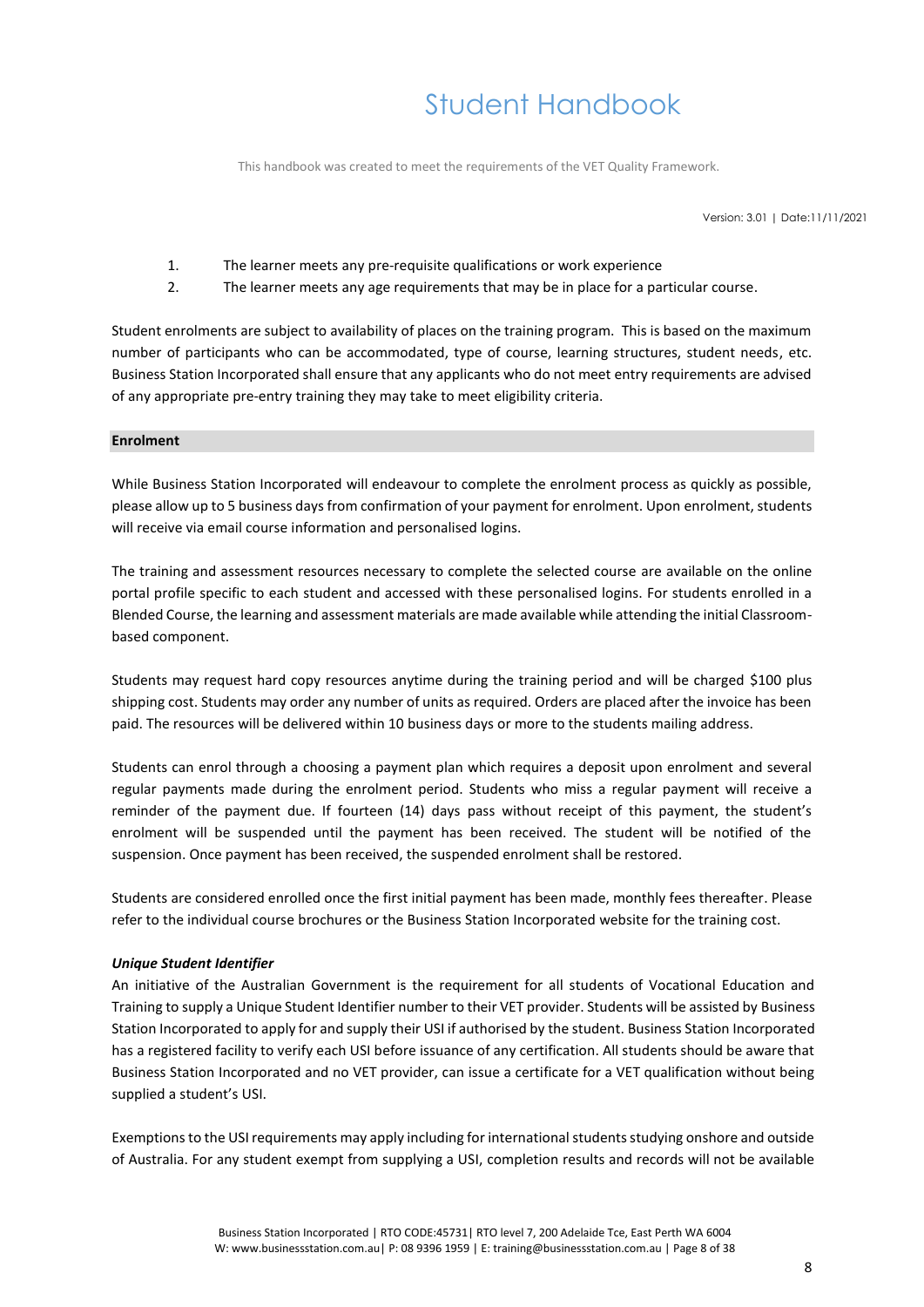This handbook was created to meet the requirements of the VET Quality Framework.

Version: 3.01 | Date:11/11/2021

through the Commonwealth Registrar. Business Station Incorporated can use the following links to search for or create USIs (ONLY with student permission):

- *<http://usi.gov.au/Pages/default.aspx>*
- *<https://portal.usi.gov.au/org/>*

### <span id="page-8-0"></span>*Transfer to Another Course*

Clients who wish to transfer to another course offered by Business Station Incorporated must submit their request in writing within six months of the student's enrolment application (or within 12 months of a course of 24 months duration). A transfer fee of **\$150** will be payable PLUS the difference between the original course fee paid and the full course (not promotional fee).

Transfer approvals are subject to course availability. No refund is applicable where a student chooses to transfer to another course of lesser value. Workshop components of a course cannot be transferred to another course enrolment, for courses with workshop components.

The original course end date is transferred to the new course, and if the student wishes to extend the new course beyond the original course enrolment expiry, extension fees will be payable in accordance with Business Station Incorporated's extension fees.

Upon transferring to another course, a student relinquishes their enrolment in the original course.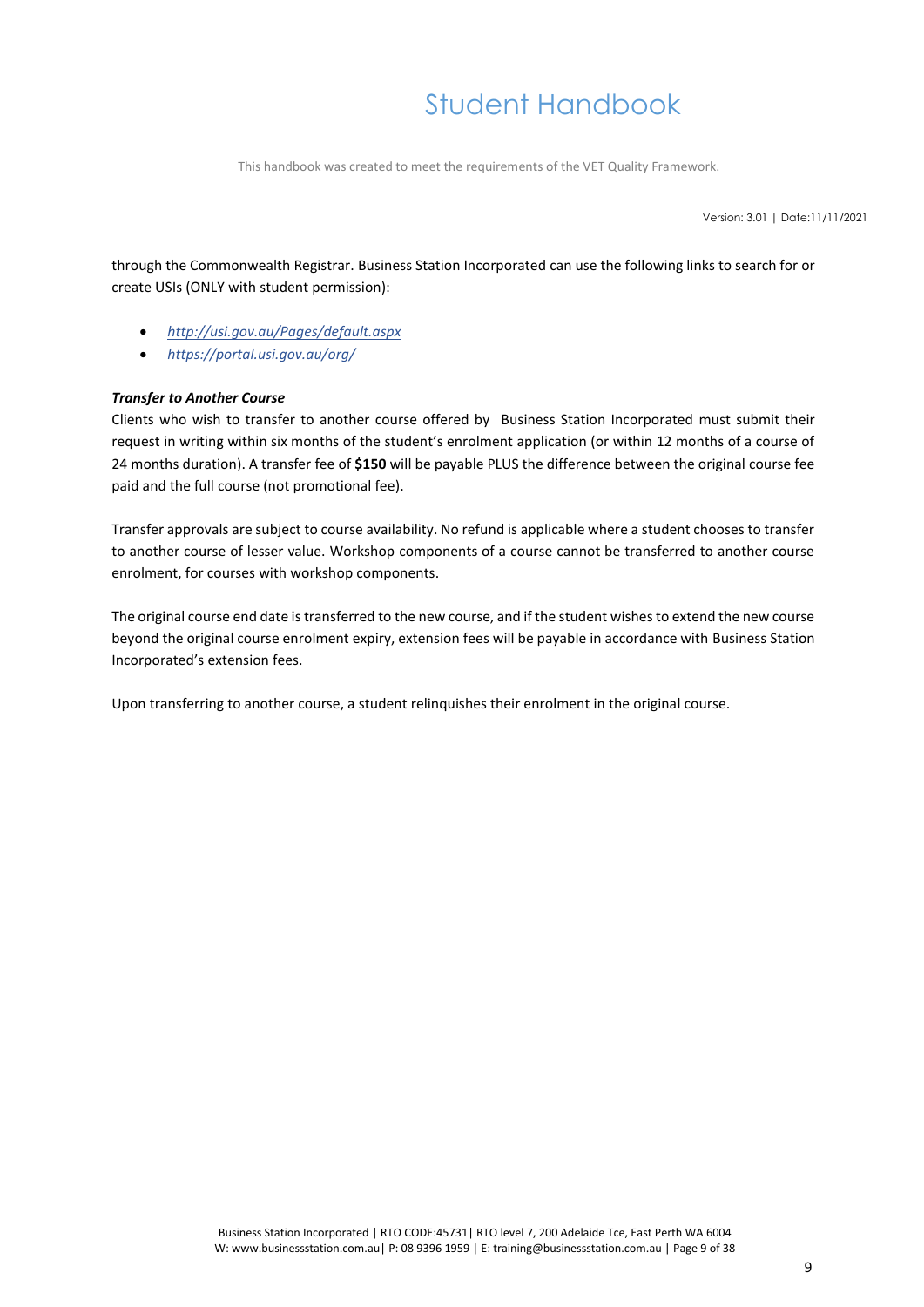This handbook was created to meet the requirements of the VET Quality Framework.

Version: 3.01 | Date:11/11/2021

### **STUDYING AT BUSINESS STATION INCORPORATED**

<span id="page-9-0"></span>Business Station Incorporated conducts training courses to suit student needs, course type, and learning styles. The following student guidelines will help foster a healthy learning environment for all students.

### <span id="page-9-1"></span>**Personal & Academic Support**

As a student at Business Station Incorporated, you will enjoy the many benefits of studying at your own pace with flexible hours. Our student support team is available from Monday to Friday 8am - 3pm to assist you with any questions you may have!

Trainers are also able to provide guidance by phone and email. Help and support is only a phone call or email away:

**Email:** training@businessstation.com.au

**Contact number:** 08 9396 1959

Business Station Incorporated conducts assessment of needs as part of the pre-enrolment process and throughout the duration of the course. In such cases, Business Station Incorporated will ensure that the assessment of need is undertaken at the earliest possible opportunity and any identified support needs issues are managed.

Learner support may include but is not limited to any disability or impairment that restricts access and equity as well as, computer literacy or English language, literacy and numeracy (LLN) information obtained from learners prior to enrolment and prior to the commencement of their first unit of competency.

Educational and support services may include, but are not limited to:

- pre-enrolment materials.
- study support and study skills programs.
- language, literacy and numeracy (LLN) programs or referrals to these programs.
- equipment, resources and/or programs to increase access for learners with disabilities and other learners in accordance with access and equity.
- learning resource centres.
- flexible scheduling and delivery of training and assessment.
- counselling services or referrals to these services.
- information and communications technology (ICT) support.
- learning materials in alternative formats, for example, in large print.
- any other services that the RTO considers necessary to support learners to achieve competency.

Where appropriate, Business Station Incorporated will seek external assistance to ensure additional support services are available. You will be informed in case additional costs may be incurred to arrange access to external additional support services.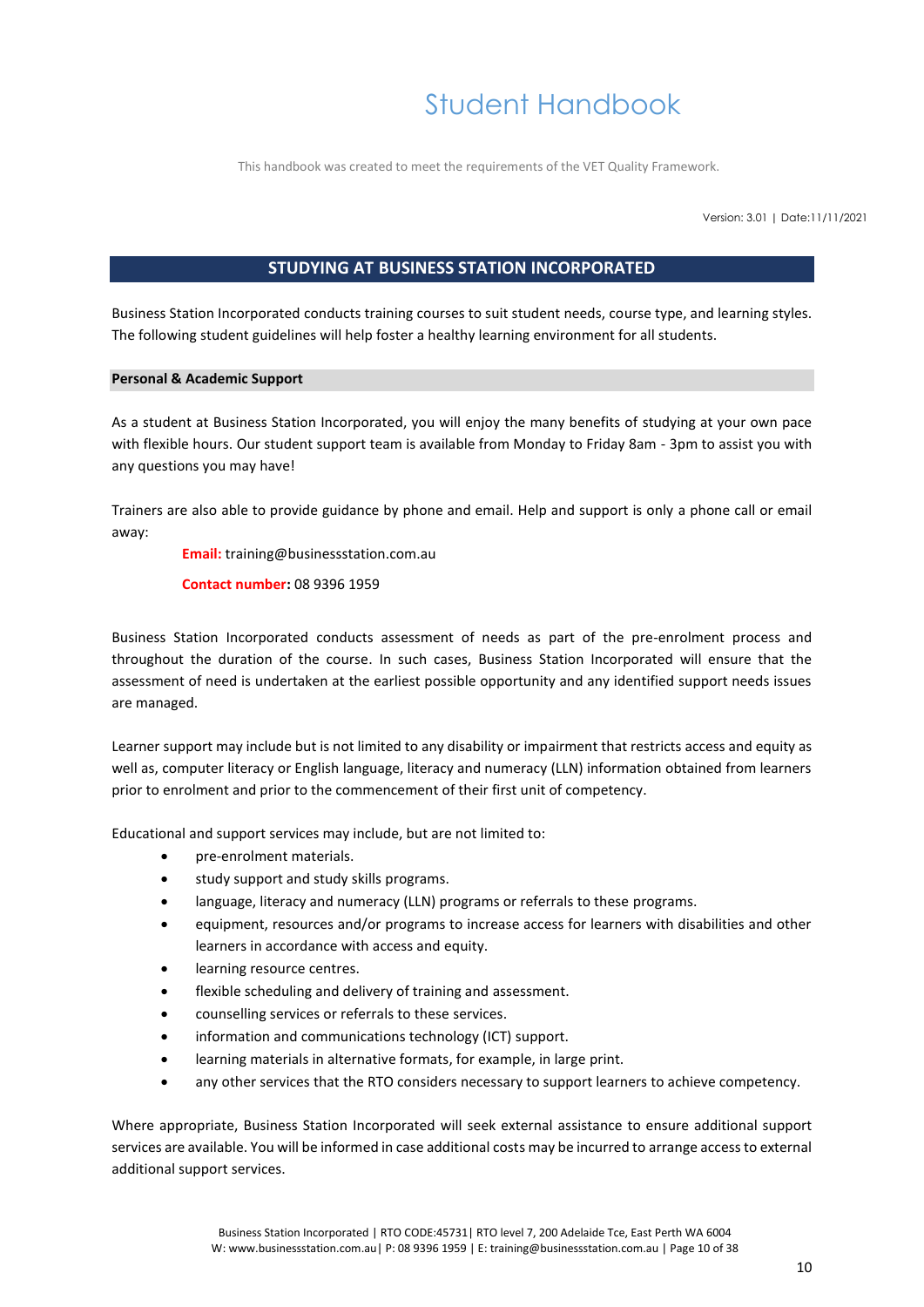This handbook was created to meet the requirements of the VET Quality Framework.

Version: 3.01 | Date:11/11/2021

### <span id="page-10-0"></span>**Language/Literacy and Numeracy**

Business Station Incorporated makes appropriate concessions for language, literacy and numeracy issues of students where these concessions do not compromise the requirements of the relevant Training Package and the integrity, equity and fairness of assessment.

During the enrolment process, all students complete a brief non-invasive language, literacy and numeracy assessment to enable Business Station Incorporated to identify any issues that may need to be addressed prior to the commencement of training. Strategies to address these issues will be negotiated with students and may include adjusting learning and assessment modes and methods.

Business Station Incorporated provide materials, resources and assessment tasks at a level of complexity required and provide opportunities for repeated and supported practice.

### <span id="page-10-1"></span>*Where can I get help with language, literacy and numeracy?*

Individuals who want to get help with their literacy and numeracy can access information about the nearest LLN provider by calling the Reading Writing Hotline on 1300 655 506.

#### <span id="page-10-2"></span>*What is the Reading Writing Hotline?*

The Reading Writing Hotline is funded by the Australian Government Department of Education, Science and Training. The project is managed by TAFE NSW - Access and General Education Curriculum Centre and is Australia's national telephone adult literacy and numeracy referral service. For the price of a local call from anywhere in Australia, the hotline can provide you with advice as well as a referral to one of 1200 providers of courses in adult literacy and numeracy.

#### <span id="page-10-3"></span>*What happens when I call the Hotline?*

You will speak to an experienced adult literacy teacher who will advise you on ways you can access classes in your local area to improve reading, writing, spelling and maths skills. The information you give about yourself is confidential and will not be given to anyone else.

#### <span id="page-10-4"></span>*When can I call the Hotline?*

You can call the Hotline at any time. If a teacher is unavailable to take your call, your name and number will be taken by the hotline paging service and your call will be returned.

#### <span id="page-10-5"></span>**Flexible Learning and Assessment**

Business Station Incorporated will develop a unique training plan for each student to assist with time management and fitting studying around your work and life commitments.

If you've already completed a qualification, it may be possible to apply for credit transfer and/or recognition of prior learning (RPL) if sufficient and current evidence is provided as required. To learn more about credit transfer and recognition of prior learning please refer to the RPL and Credit Transfer Policy located in the Policies and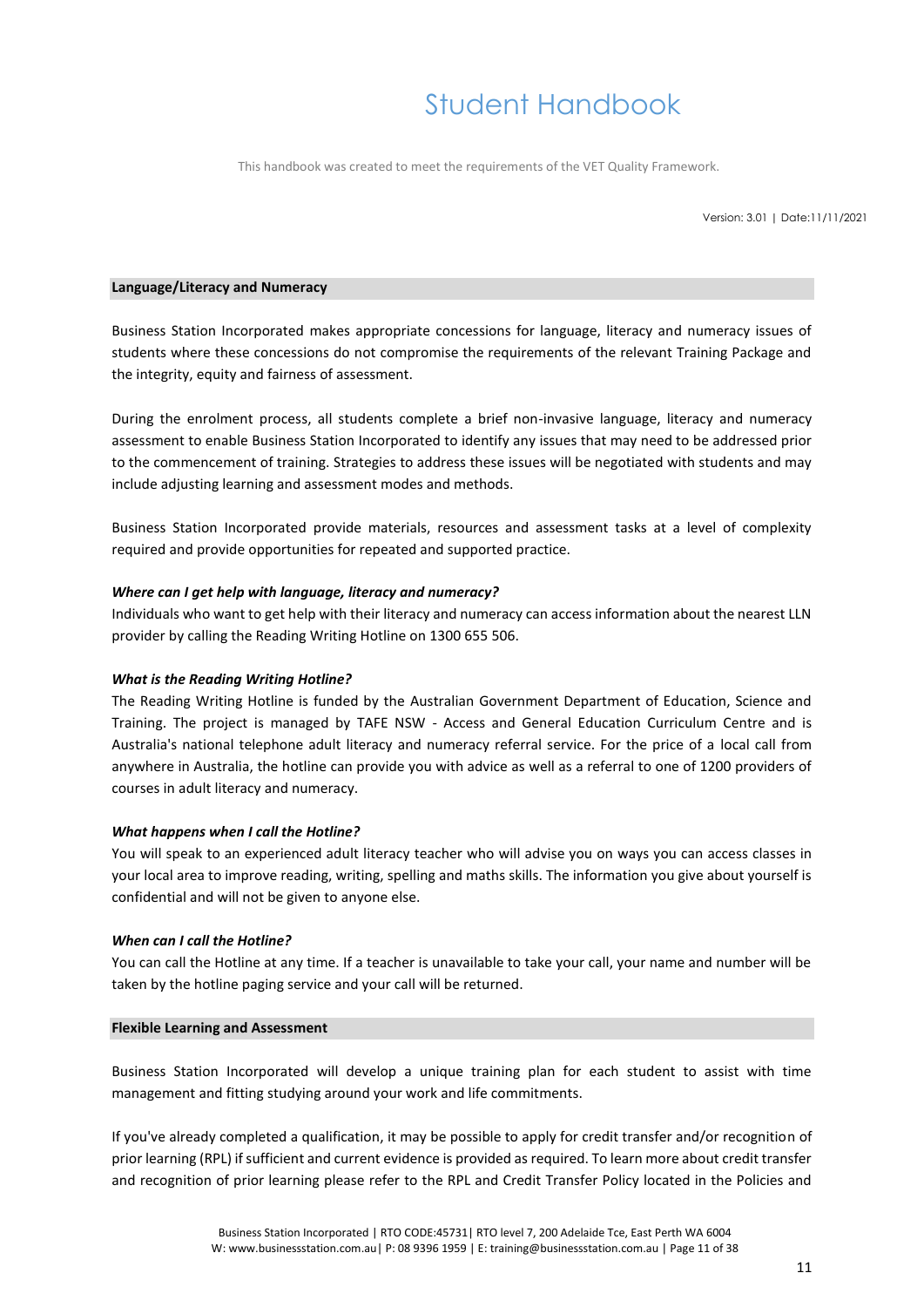This handbook was created to meet the requirements of the VET Quality Framework.

Version: 3.01 | Date:11/11/2021

### Procedures section of the handbook.

For further information on how to apply for credit transfer and RPL you can contact Business Station Incorporated's student support team.

#### <span id="page-11-0"></span>**Assessment Requirements**

All assessments must be submitted by the due date. If you are having difficulty completing an assessment, you may discuss it with your trainer/assessor well in advance of the due date. This way the trainer/assessor may be able to provide support or grant additional time. Please note there may be conditions to gaining an extension.

Students are advised to keep a copy of their assessments prior to submission. Business Station Incorporated can accept no responsibility for lost assessment tasks.

*Please note: Students will have to complete assessment tasks again if their work goes missing and therefore it is important to keep a copy of their original assessment tasks.* 

Assessments must be always submitted via Axcelerate LMS online. Paper-based assessment tasks will not be accepted unless under extenuating circumstances where previous approval has been granted by Business Station Incorporated in writing.

### *Assessment malpractice*

Assessment malpractice includes cheating, collusion and plagiarism.

Business Station Incorporated regards the integrity of assessment as critical to its professional responsibilities as an RTO and therefore strives to ensure the assessment processes are not compromised. Business Station Incorporated has policies and procedures in place for dealing with assessment malpractice.

### **What is cheating?**

Cheating within the context of the study environment, means to dishonestly present an assessment task or assessment activity as genuinely representing your own understanding of and/or ability in the subject concerned.

#### **Some examples of cheating are:**

- Submitting someone else's work as your own whether you have that person's consent or not.
- Submitting another author's work as your own, without proper acknowledgement of the author.
- To allow someone else to submit your own work as theirs.
- To use any part of someone else's work without the proper acknowledgement.

There are other forms of cheating not contained in this list. These are merely given as some examples. If you are unsure about whether any behaviour would constitute plagiarism or cheating, please check with your trainer prior to submitting your assessment work.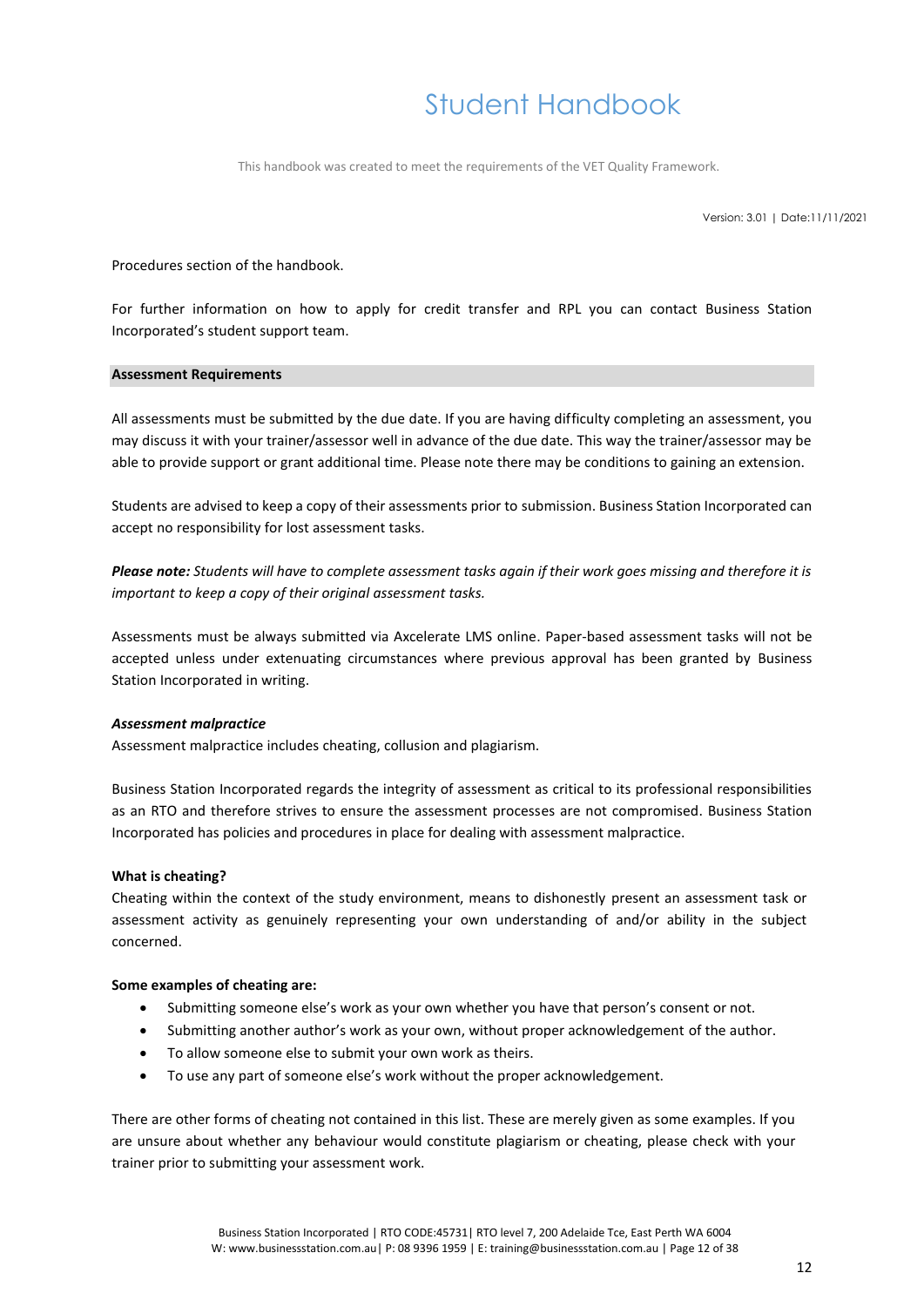This handbook was created to meet the requirements of the VET Quality Framework.

Version: 3.01 | Date:11/11/2021

### **What is Collusion?**

Collusion is the presentation of work, which is the result in whole or in part of unauthorised collaboration with another person or persons. It is your responsibility to ensure that other students do not have opportunity to copy your work.

### **What is Plagiarism?**

Plagiarism is a form of cheating and includes presenting another person's or organisation's ideas or expressions as your own. This includes, however is not limited to copying written works such as books or journals, data or images, tables, diagrams, designs, plans, photographs, film, music, formulae, web sites and computer programs.

### **What are the Penalties for Plagiarism or Cheating?**

If a trainer suspects that you are cheating, they will investigate further to establish evidence to support their suspicion. By looking at learning resources, searching on Google and reviewing previous or current student's work. If evidence to support the suspicion is established your trainer will then report their concerns to Business Station Incorporated's RTO Manager. From there the following process will be followed:

- *1. The assessor will contact you in writing outlining their concerns with your submitted work.*
- *2. You will then have an opportunity to respond to any allegations of cheating or plagiarism.*
- *3. If the RTO Manager 's investigation confirms that you have engaged in cheating or plagiarism you will be advised of one of the following consequences:*
	- *If it is determined that your offence committed is minor or unintentional, you will be asked to resubmit your work and be given a formal warning in writing by Business Station Incorporated's RTO Manager OR*
	- *If it is determined that your offence committed is of a serious and intentional nature you will be un-enrolled in that unit immediately and must re-enrol if you wish to complete that unit. Your result for that unit will be recorded as Not Competent. A cheating/plagiarism note will also be recorded against your student file. Notification of any such decision will be made in writing by Business Station Incorporated's RTO Manager.*
- *4. If the conduct is repeated or if the initial conduct is of a very serious nature (as determined by the RTO Manager), such as knowingly falsifying assessment evidence, the student's enrolment may be terminated. In cases of termination, all fees paid will be non-refundable.*

#### **What if I don't agree with the decision?**

If you disagree with the decision or the penalty imposed, you are entitled to lodge an appeal in accordance with the Appeals Policy and Process. For more information you may refer to the Complaints and Appeals section of the Student Handbook.

#### **How do I avoid Plagiarism or Cheating?**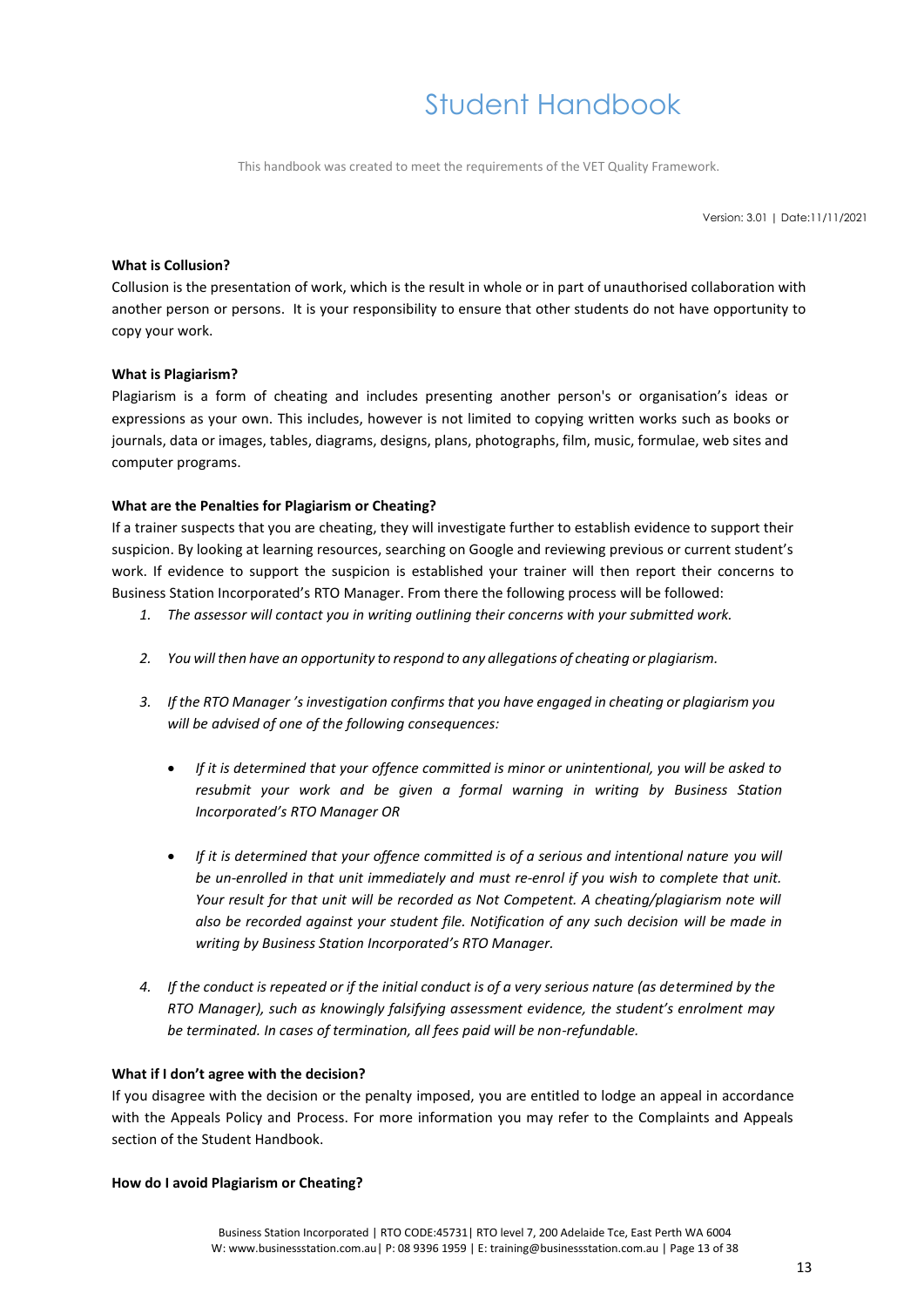This handbook was created to meet the requirements of the VET Quality Framework.

Version: 3.01 | Date:11/11/2021

Students are advised to note the following advice to avoid claims of plagiarism or cheating:

- Always reference other people's work. You may quote from someone else's work (for example, from websites, textbooks, journals or other published materials) but you must always indicate the author and source of the material.
- Always reference your sources. You should name sources for any graphs, tables or specific data, which you include in your assignment.
- You must not copy someone else's work and present it as your own.
- You must not falsify assessment evidence.

#### <span id="page-13-0"></span>**Code of Conduct**

All Business Station Incorporated participants are expected to take responsibility for their own learning and behaviour during both training and assessment. Any breach of discipline will result in the participant being given a 'written warning'. Further breach will result in a participant being asked to 'show cause' as to why they should not be excluded from further participation in the program. A third breach will result in instant dismissal from the training environment. Where a breach is deemed as of a serious nature, as determined by the RTO Manager, the student's enrolment may be terminated. In instances of dismissal and termination of enrolment, all fees paid will be non-refundable.

Personal interaction, staff-to-student and student-to-student is expected to be respectful. An aggressive manner or degrading and abusive language will be considered contrary to the Code of Conduct and a breach of discipline. Following are further instances of breaches to the Code of Conduct.

#### **Discrimination**

Discrimination means treating a person less favourably than another because of a personal attribute that they may have. Under State and Federal equal opportunity laws, discrimination based on attributes is unlawful. The attributes that can initiate a discrimination claim include:

- **Gender**
- Sexual orientation
- Age
- Race
- **Religion**
- Marital status
- **Disability**
- Colour
- Nationality
- **Ethnicity**
- National origin

### **Harassment**

Harassment is any behaviour which is unwelcome, offends, humiliates or intimidates the person being harassed. Harassment will not be tolerated at Business Station Incorporated and disciplinary action will be taken against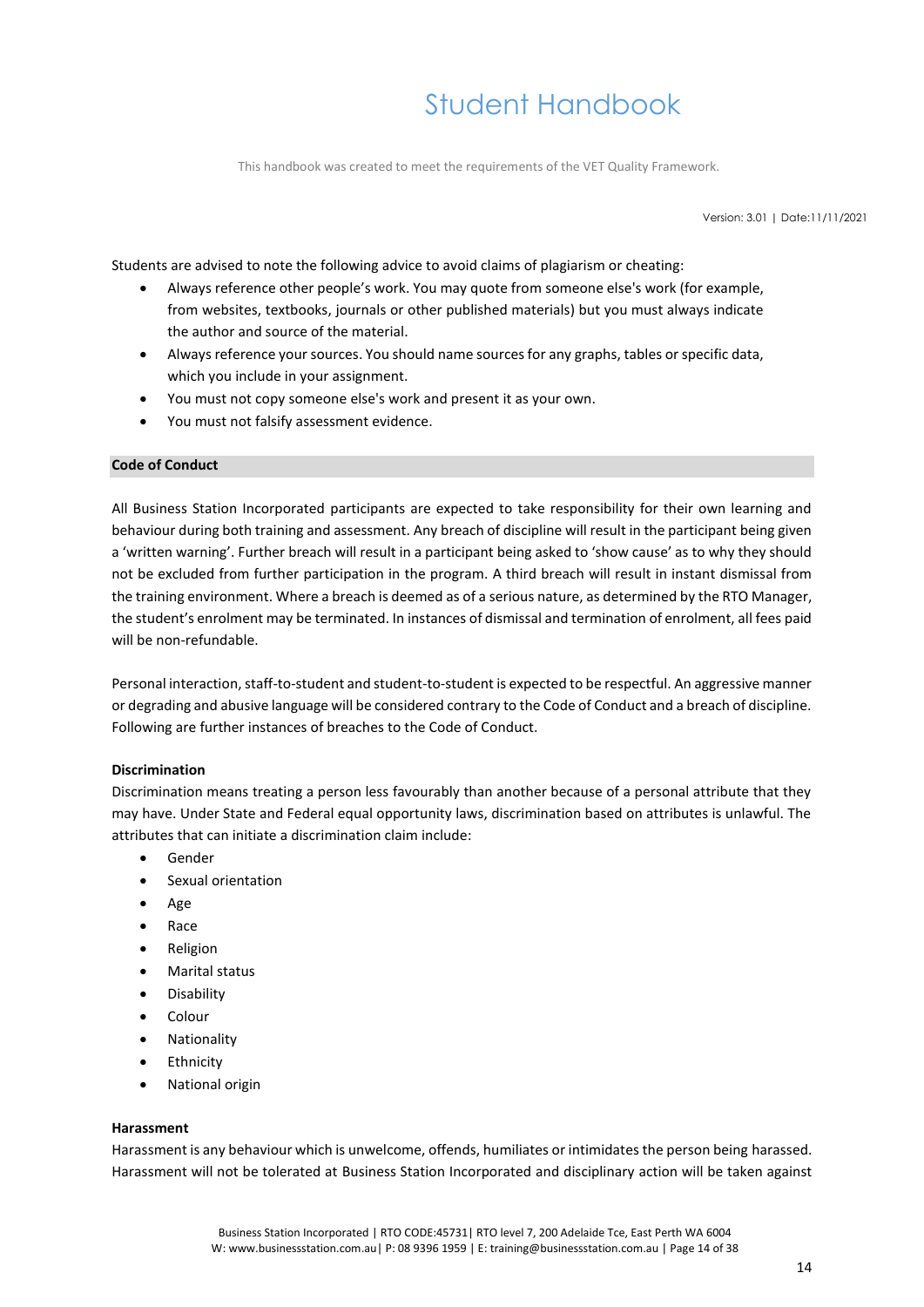This handbook was created to meet the requirements of the VET Quality Framework.

Version: 3.01 | Date:11/11/2021

any employee or student involved in such behaviour. From a staff perspective, this may include termination of employment. From a student perspective, enrolment may be terminated, and all fees paid will be nonrefundable.

### **Examples of verbal harassment**

- Racist comments or jokes.
- Spreading rumours.
- Comments or jokes about a person's disability, pregnancy, sexuality, age religion etc.
- Threats, insults or abuse.
- Offensive obscene language.

### **Physical Assault/Abuse**

Physical abuse is an act of another party involving contact intended to cause feelings of physical pain, injury, or other physical suffering or bodily harm. Physical abuse will not be tolerated in any shape or form and any instances of physical abuse will result in instant termination of the student's enrolment.

Some examples of physical abuse include:

- Striking
- Punching
- Pushing, pulling
- Slapping
- Striking with an object
- Excessive pinching on the body
- Kicking
- Tripping
- Kneeing
- Strangling
- Head-butting
- Placing in stress positions (tied or otherwise forced)
- Cutting or otherwise exposing somebody to something sharp
- Throwing or shooting a projectile
- Blinding a person or causing impairment of sight.
- **Biting**
- Eye poking

### <span id="page-14-0"></span>**Change of Personal Details**

Students are required to ensure their personal details recorded with Business Station Incorporated are always up to date. Students must advise Business Station Incorporated of any changes in personal details immediately in writing. If the student has an applicable loan and/or financial arrangement, it is the student's direct responsibility to notify the financial service provider (e.g., Debit Success) of any change in personal details that may adversely affect payment arrangements.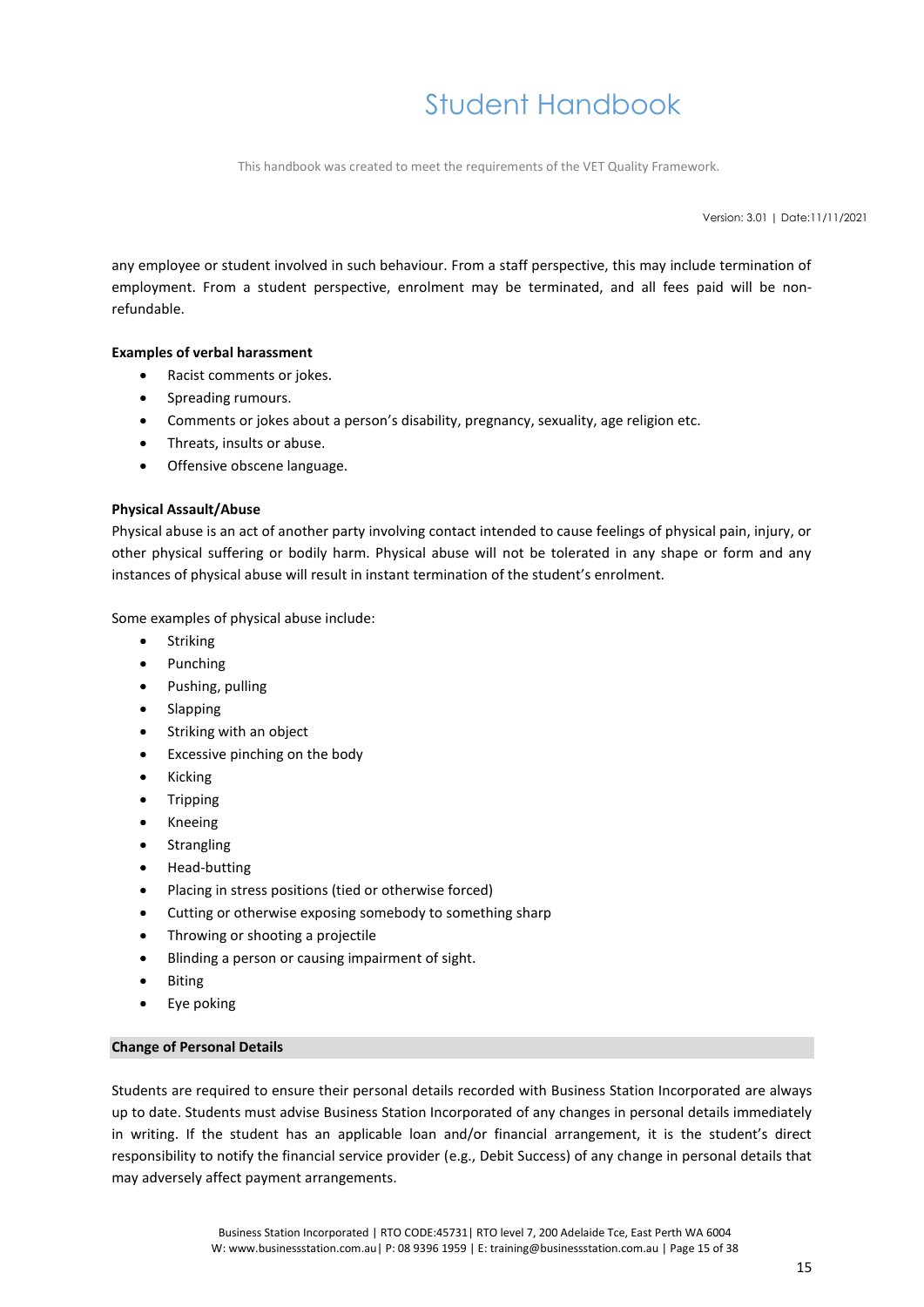This handbook was created to meet the requirements of the VET Quality Framework.

Version: 3.01 | Date:11/11/2021

All certification documentation will be sent to the email address and/or posted to the mailing address provided by the student.

### <span id="page-15-0"></span>**Evaluation and Feedback**

As a matter of quality assurance and continuous improvement, Business Station Incorporated relies heavily on the feedback from students. Business Station Incorporated requires all students to complete various feedback and evaluation forms.

At the end of the training students will be asked to provide feedback by completing a Learner Questionnaire and Course Feedback Form. Learner Questionnaires may also be emailed to a student. Participation in the survey is highly valued, but voluntary. Business Station Incorporated will fully protect student's anonymity and the confidentiality of student's response within the limits of the law.

### <span id="page-15-1"></span>**Making the Most of your Training**

It is very important to make the most of your training opportunity. Please note it is your responsibility to do this. To optimize your own learning and successful completion, Business Station Incorporated encourages you to do the following:

- 1. Attend all training sessions and complete all required reading and learning activities.
- 2. Prepare well in advance of each training session.
- 3. Be a willing participant.
- 4. Work with fellow learners.
- 5. Respect other people's opinions.
- 6. Ensure you have a clear understanding of the assessment requirements.
- 7. Take responsibility for the quality of evidence that you submit to the Assessor.
- 8. Keep track of your progress.
- 9. Complete and submit all assessment on time, tasks using clear and concise language.
- 10. Be willing to contact your trainer/assessor if you do not understand the training activity or assessment task.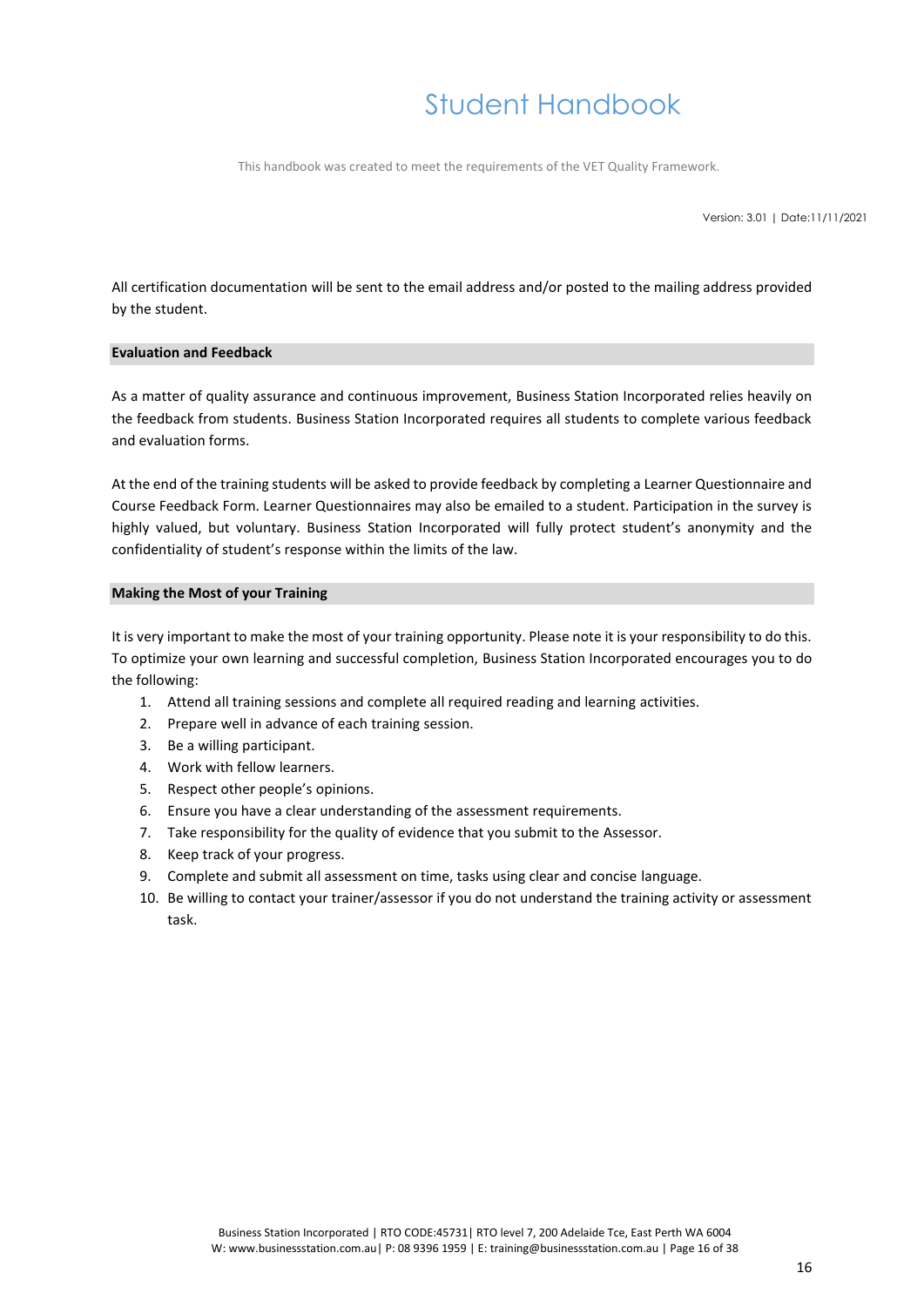This handbook was created to meet the requirements of the VET Quality Framework.

Version: 3.01 | Date:11/11/2021

### **COURSE INFORMATION**

<span id="page-16-0"></span>All training programs provided by Business Station Incorporated are registered under nationally endorsed training packages. These training programs are competency based which means that training and assessment focus on the development and recognition of a person's ability to apply relevant knowledge and skills to perform workplace tasks to a specified standard.

### <span id="page-16-1"></span>**Training Programs**

The specific skills and knowledge required for activities are set out in Units of Competency which can be grouped together to formulate the completion of a nationally recognised qualification. Nationally recognised qualifications are outlined in training packages. These can be viewed at [www.training.gov.au.](http://www.training.gov.au/)

Each qualification has a list of employability skills and foundation skills which describe the non-technical skills and competencies that are important for effective and successful participation in the workforce. For each qualification there are specific employability skills listed under the following headings:

- 1. Communication
- 2. Teamwork
- 3. Problem solving
- 4. Initiative and enterprise
- 5. Planning and organizing
- 6. Self-management
- 7. Learning
- 8. Technology.

These employability skills will be part of the assessment requirements of a nationally accredited course.

#### <span id="page-16-2"></span>**Competency Based Training**

All programs delivered by Business Station Incorporated are assessed under the principles of Competency Based Training. The aim of Competency Based Training is to assess the student's ability to complete the activities in each unit.

Business Station Incorporated will assess the student's ability (or competence) to carry out the activities in each unit of competency.

Competencies are normally expressed in terms of a unit of competency. For example, if you were working in a retail store, a unit of competency might include "use point of sale equipment." Competencies include the skills and tasks that are required in the workplace. When a student is being assessed on these activities, the student will be required to perform the activity to the level required in the workplace.

All assessment results are recorded in Business Station Incorporated's Student Management System. Students have access to their assessment outcomes via the student portal or by request.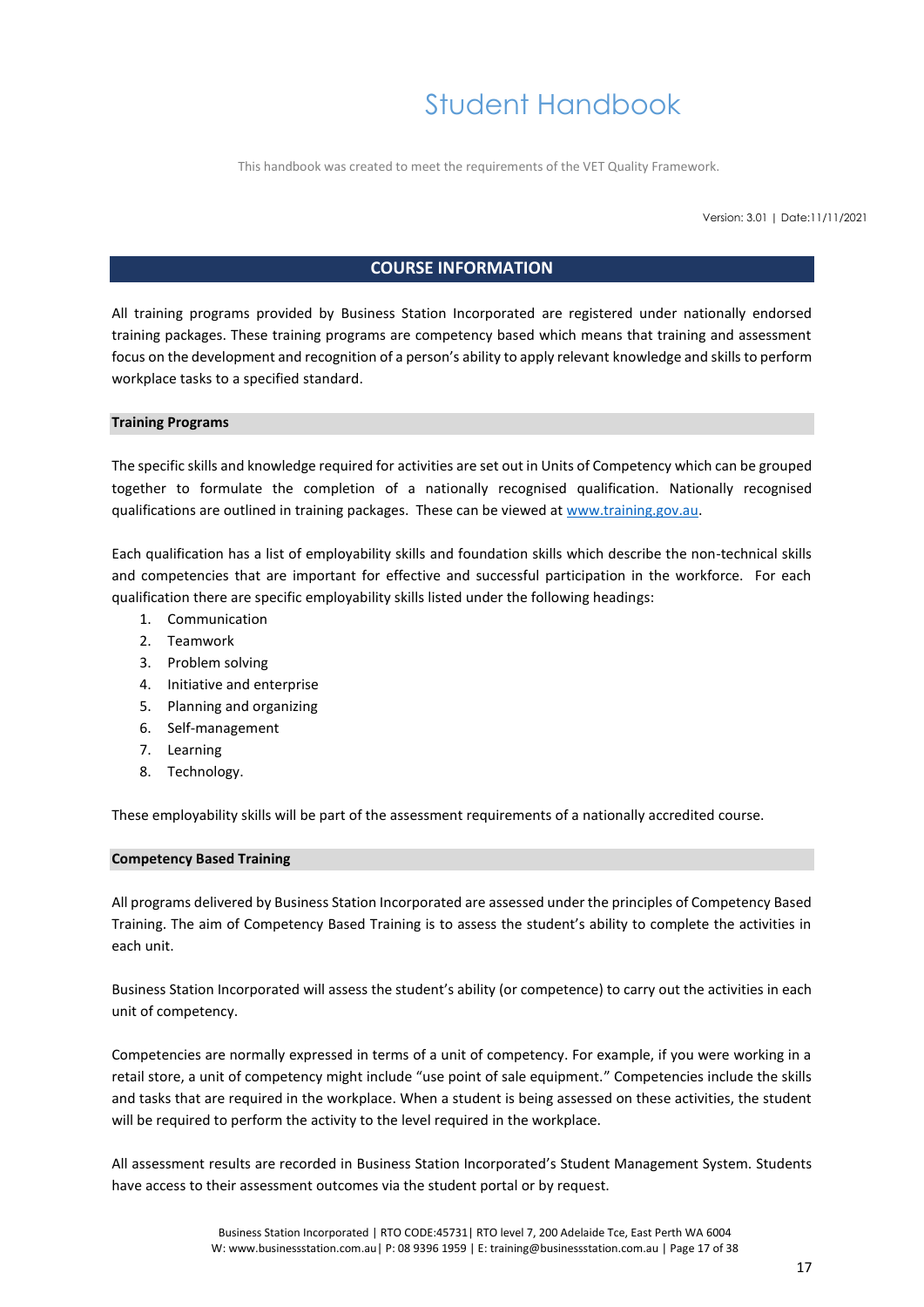This handbook was created to meet the requirements of the VET Quality Framework.

Version: 3.01 | Date:11/11/2021

Certification documents are issued from the results recorded in Business Station Incorporated's Student Management System.

### <span id="page-17-0"></span>**Flexible Delivery**

Flexible delivery means providing training that best suits the participant and/or employer. Business Station Incorporated offers courses through Distance/Blended delivery. Please refer to relevant course brochures and website for course information/delivery options available.

### **Distance Learning (Online)**

Business Station Incorporated delivers the Training of its Distance courses in an online format. Students are provided with all learning materials, assessment tools, student forums and other resources required to complete their course. Students can work through these learning materials at their own pace.

Where necessary, the student may contact Trainers for assistance, but our Trainers will not contact students unless requested.

### **Blended Learning (Classroom and Online)**

The Blended courses are delivered with an initial classroom-based component as well as a subsequent Distance online format.

#### <span id="page-17-1"></span>**Vocational Placement**

Business Station Incorporated offers courses such as Information Technology, Human Resources and Business which require the student to enter a Vocational Placement Scheme. To successfully gain qualification, the student must complete the vocational placement. The student will need to initiate contact with a registered organisation. This workplace-based experience will solidify the student's practical experience as they go about their duties in the registered organisation and demonstrate their application of skills in the workplace. Please refer to Course Brochures for further information.

For all courses where Vocational Placement is required to complete the course qualification, the student has two options: to organise their own vocational placement arrangement or to request Business Station Incorporated for assistance. It is advised that the student inform Business Station Incorporated of their preference so that the learner and/or Business Station Incorporated will have ample time to look for a suitable vocational placement provider. In the rare event that the learner and/or Business Station Incorporated cannot find one, the student may withdraw from the course and be refunded for any 'unused fees.'

NB: If a student decides to undertake the Combined or Double Certificate courses with a vocational placement component, two vocational placements will need to be undertaken for successful completion of both qualifications.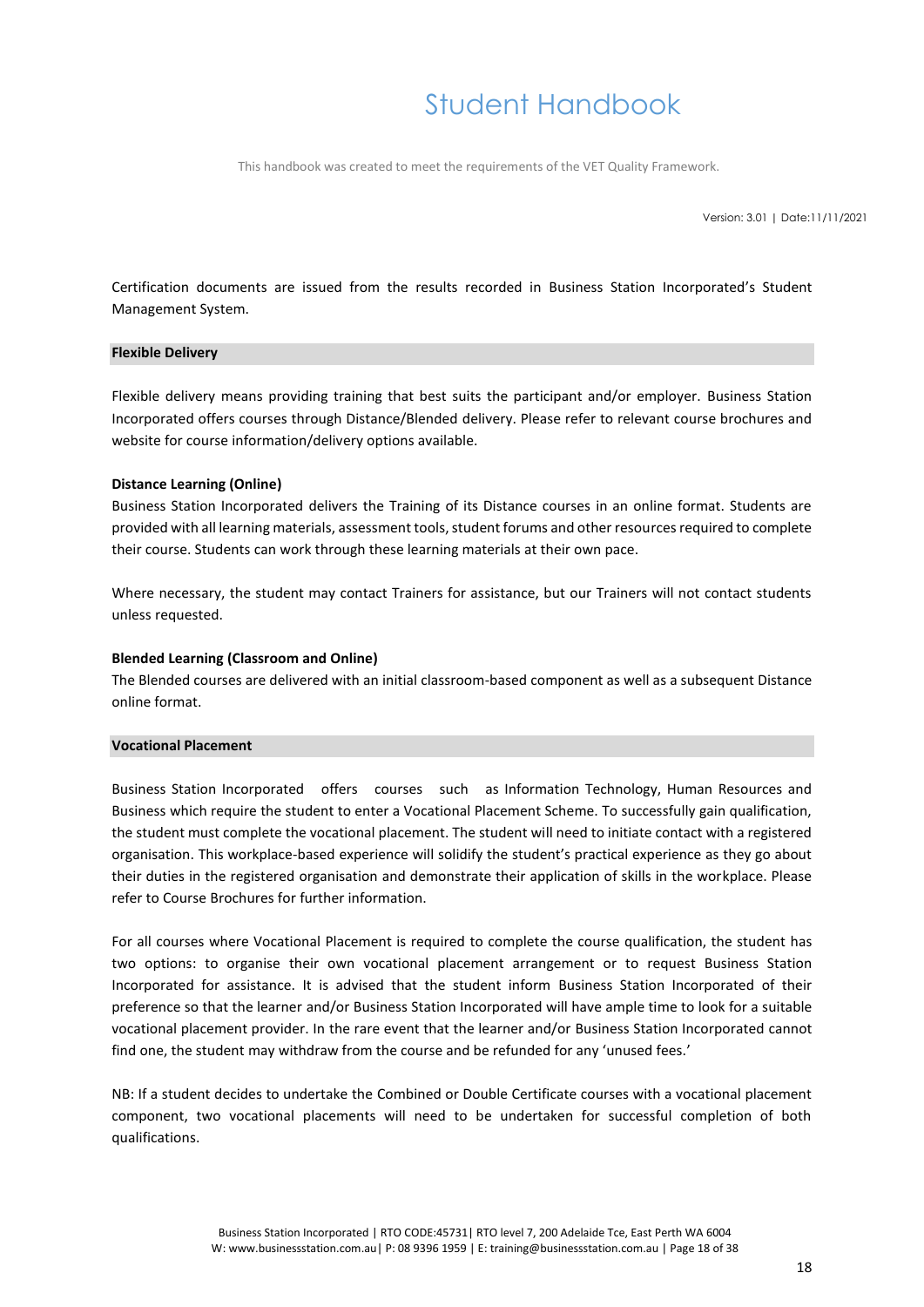This handbook was created to meet the requirements of the VET Quality Framework.

Version: 3.01 | Date:11/11/2021

### <span id="page-18-0"></span>**Computer Specifications and Requirements**

The software requirements to ensure the course materials are accessible are as follows:

- Latest versions of Word and Adobe Reader are required
- Some applications (videos) will require the latest version of Flash-Player
- We recommend Google Chrome as an Internet Browser most compatible with the student portal.

We recommend an internet speed of at least 5mpbs. You can check your internet speed with free speed checkers such as this [one.](https://www.speedtest.net/) Slower connections may suffice for accessing your materials through Adobe Reader. However, you may experience quality and downloading issues with other multimedia resources. We aim for maximum operational efficiency with our high-quality SMS however from time-to-time outages may occur, but these will be attended to as quickly as possible.

For Webinar-based Blended/Online courses in specific qualifications (please refer to website). There are important requirements to be able to participate in a Webinar-based course and these are as follows:

- Internet (Minimum 5 mbps Downloads & 1.5 mbps Uploads)
- Google Chrome Web Browser (available as free download)
- Latest Adobe Flash Player and Adobe Acrobat Reader
- Microsoft Word, PowerPoint, Excel 97 or later (equivalent)
- Webcam (optional)
- Headset with microphone (noise cancelling preferable)
- Comfortable seating at PC or Mac and suitable area for breaks

#### <span id="page-18-1"></span>**Evidence Requirements**

Evidence is the material proof that you have performed the specified competency or task to the required standard. Your evidence requirements will be determined by the Unit of Competency, employability skill requirements, industry expectations, government regulations, and your qualifications and current experience. Evidence can take many forms and you will be required to present more than just one piece of evidence. Assessment tools that we will provide to you set out the exact requirements for evidence for each unit/module.

Examples of evidence could include one or more of the following:

- 1. Specific assessment tasks set by your assessor
- 2. Observation reports
- 3. Certificates and awards
- 4. Examples of work completed or special projects
- 5. Current licenses
- 6. Position descriptions and performance reviews
- 7. Third party reports
- 8. Question responses
- 9. Tests

### Your evidence must also demonstrate the following:

1. That you can do the job or task to the required standard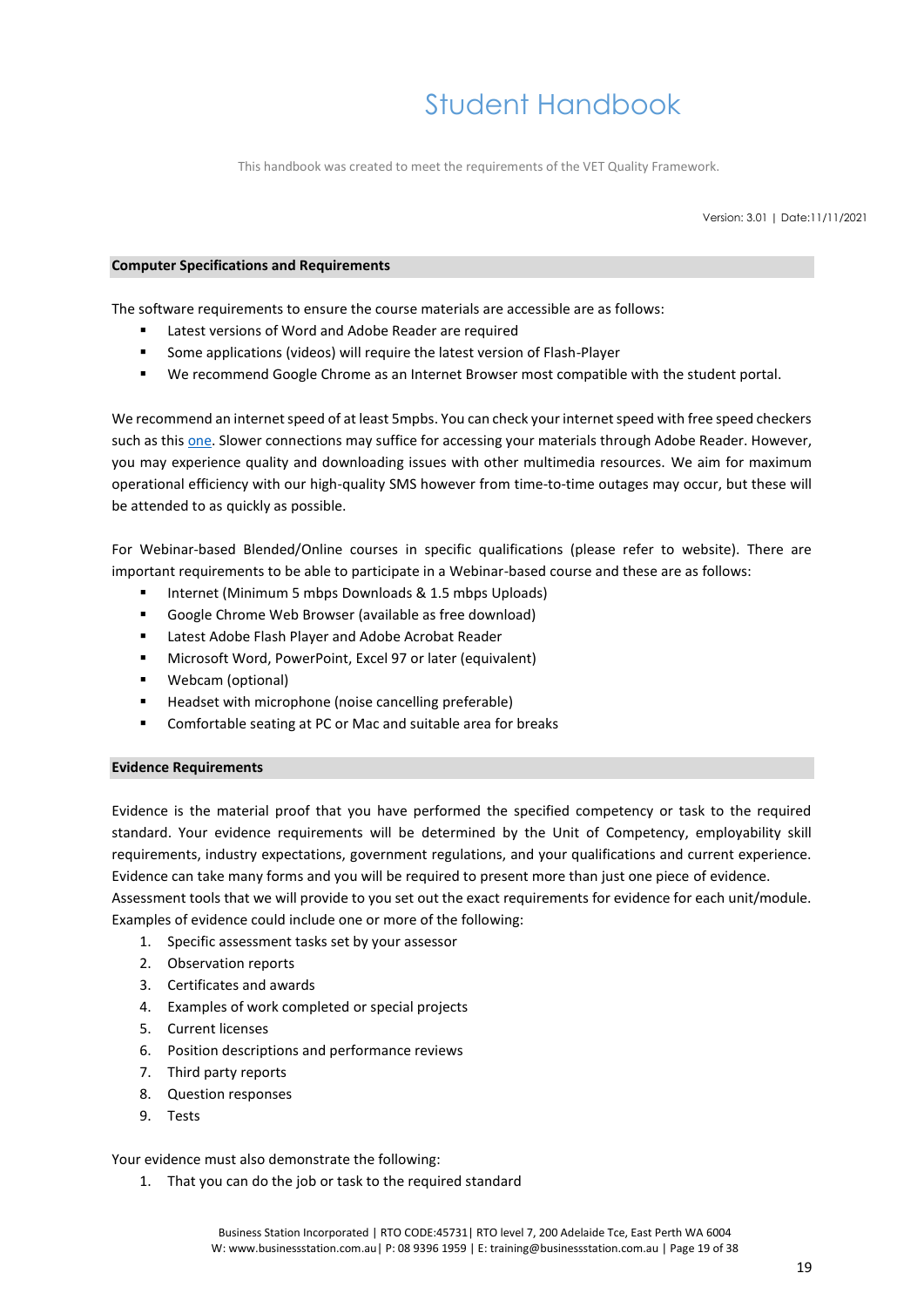This handbook was created to meet the requirements of the VET Quality Framework.

Version: 3.01 | Date:11/11/2021

- 2. Understand why the job should be done in a particular way
- 3. Handle unexpected issues or problems
- 4. Work with others 'in a team'
- 5. Do more than one thing at a time, e.g., perform the task and be aware of the occupational health and safety requirements
- 6. Know the workplace rules and procedures

### <span id="page-19-0"></span>**Assessment**

Assessment is defined as the process of collecting evidence and making judgments on the nature and extent of progress towards the performance requirement set out in a (competency) standard, or learning outcome, and, at the appropriate point, making a judgment as to whether competency has been achieved'.

In simple terms, assessment is the process of collecting evidence and making judgments on whether competency has been achieved. To be assessed as competent (C), you will need to provide evidence which demonstrates that you have the essential knowledge and skills to successfully complete the relevant unit to the required standard. Competency is simply about demonstrating that you can do the task with confidence to the required industry standard as endorsed by the training package or VET accredited Course.

An assessment of 'Not Yet Competent' (NYC) is not a failing mark. It is simply a request for more information or further confirmation of the knowledge and skills required. Our trainers will provide feedback to guide your resubmission and are available for contact if required. The student will be required to successfully resubmit the assessment with the required rectifications to achieve a competent result. The student will be allowed a limit of three submissions per unit of the course. To be eligible for the qualification, the student must receive a competent result for all units of the course.

Assessment, within competency-based approaches to learning, is criterion referenced. This means it identifies an individual's achievements of defined outcomes, rather than relating their performance to that of other learners or trainees.

Assessment methods used may include:

- Demonstration.
- Observation.
- Work samples.
- Workbook activities.
- Oral presentations.
- Role plays or simulation.
- Projects

### <span id="page-19-1"></span>*Principles of Assessment*

There are four key principles that are a part of the assessment process: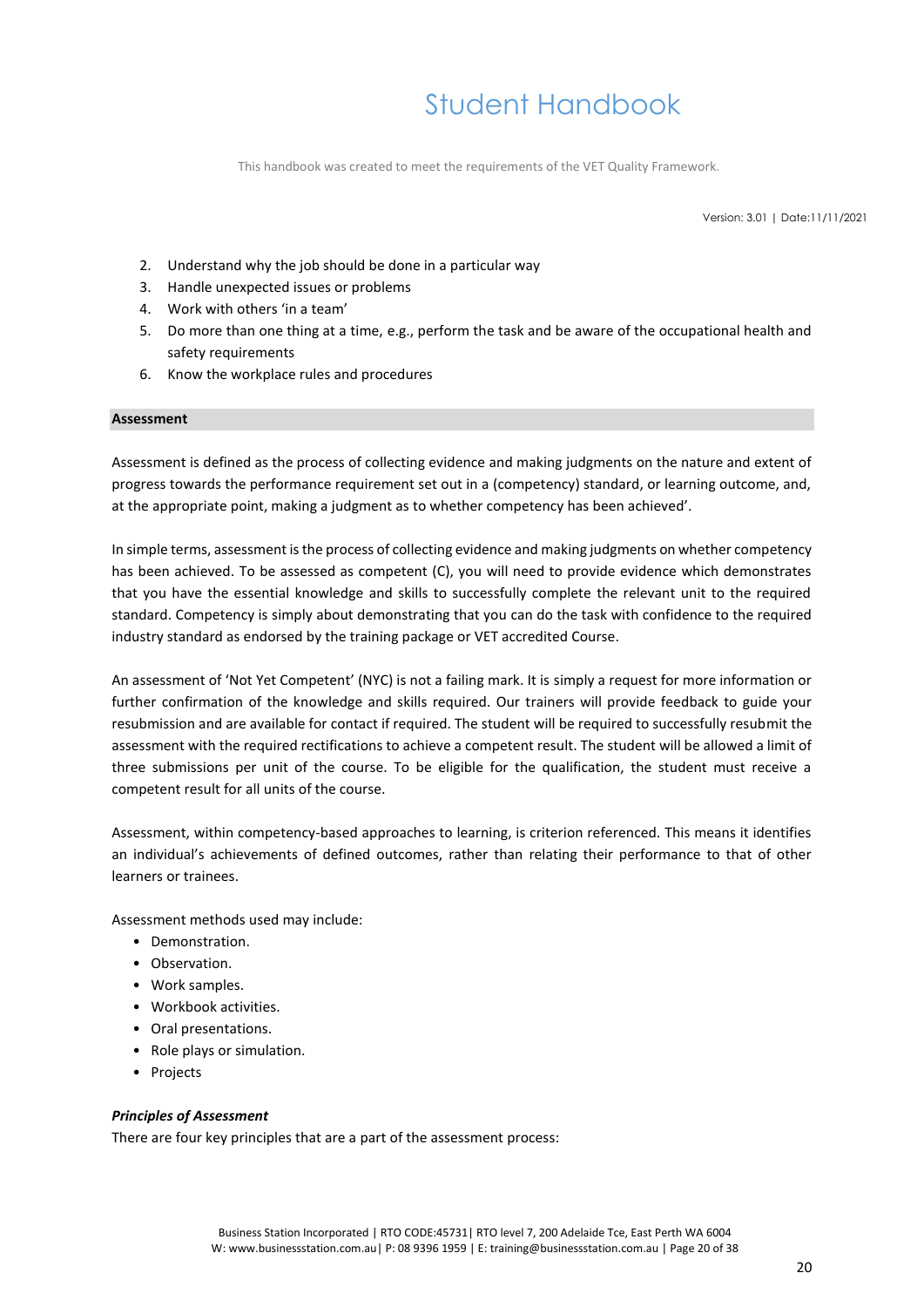This handbook was created to meet the requirements of the VET Quality Framework.

Version: 3.01 | Date:11/11/2021

| <b>Fairness</b>    | The individual learner's needs are considered in the assessment process.<br>Where appropriate, reasonable adjustments are applied by the RTO to consider the<br>individual learner's needs.<br>The RTO informs the learner about the assessment process and provides the learner with<br>the opportunity to challenge the result of the assessment and be reassessed if necessary.                                                                                                                                                                                                                                                                                                                                                                  |
|--------------------|-----------------------------------------------------------------------------------------------------------------------------------------------------------------------------------------------------------------------------------------------------------------------------------------------------------------------------------------------------------------------------------------------------------------------------------------------------------------------------------------------------------------------------------------------------------------------------------------------------------------------------------------------------------------------------------------------------------------------------------------------------|
| <b>Flexibility</b> | Assessment is flexible to the individual learner by:<br>reflecting the learner's needs.<br>• assessing competencies held by the learner no matter how or where they have been<br>acquired; and<br>drawing from a range of assessment methods and using those that are appropriate to the<br>context, the unit of competency and associated assessment requirements, and the<br>individual.                                                                                                                                                                                                                                                                                                                                                          |
| <b>Validity</b>    | Any assessment decision of the RTO is justified, based on the evidence of performance of<br>the individual learner.<br>Validity requires:<br>• assessment against the unit/s of competency and the associated assessment<br>requirements covers the broad range of skills and knowledge that are essential to<br>competent performance.<br>assessment of knowledge and skills is integrated with their practical application.<br>assessment to be based on evidence that demonstrates that a learner could demonstrate<br>these skills and knowledge in other similar situations; and<br>judgement of competence is based on evidence of learner performance that is aligned to<br>the unit/s of competency and associated assessment requirements. |
| <b>Reliability</b> | Evidence presented for assessment is consistently interpreted and assessment results are<br>comparable irrespective of the assessor conducting the assessment.                                                                                                                                                                                                                                                                                                                                                                                                                                                                                                                                                                                      |

### <span id="page-20-0"></span>*Rules of Evidence*

The Rules of Evidence are closely related to the principles of assessment and provide guidance on the collection of evidence to ensure that it is valid, sufficient, authentic, and current as follows: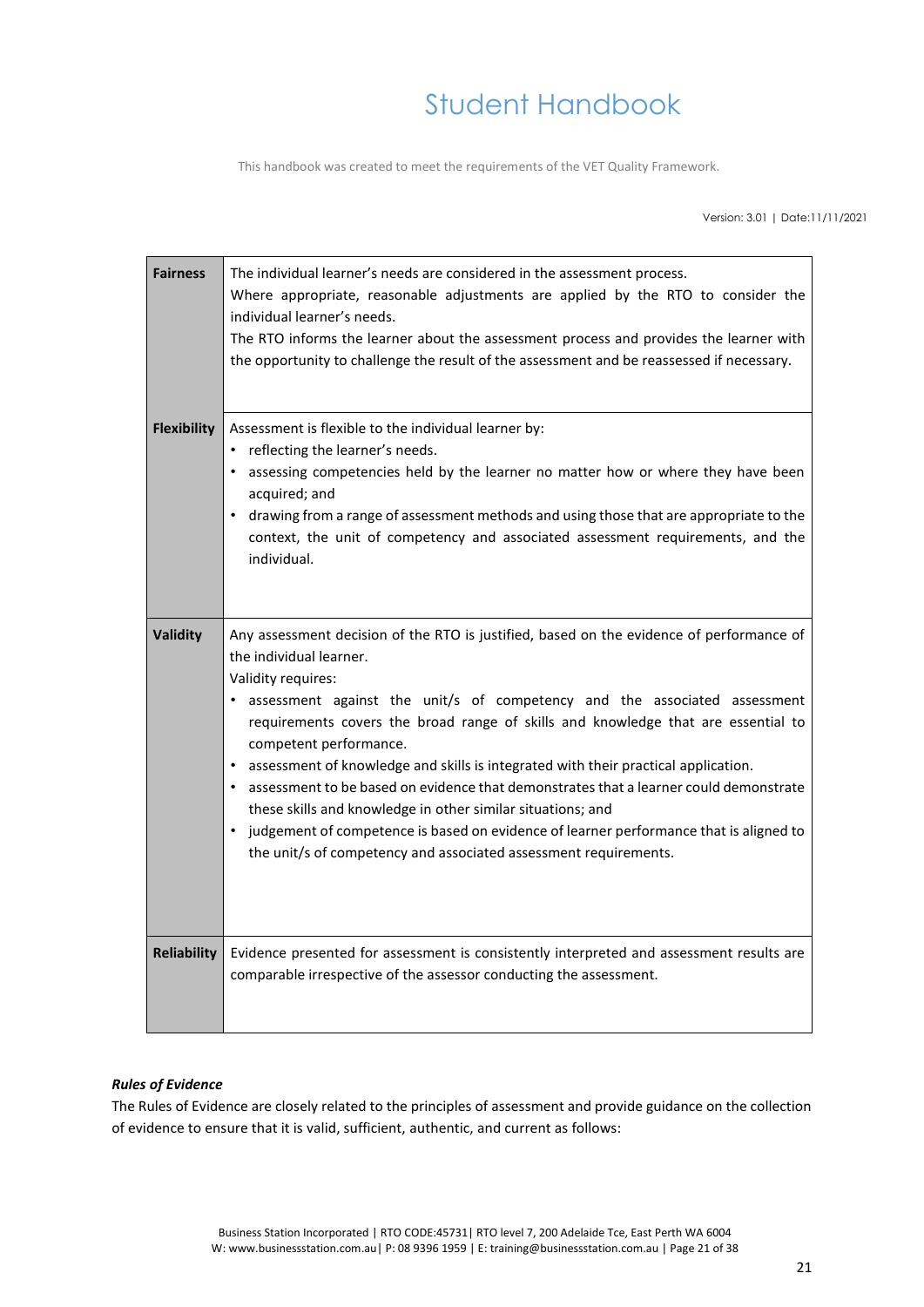This handbook was created to meet the requirements of the VET Quality Framework.

Version: 3.01 | Date:11/11/2021

| Validity            | The assessor is assured that the learner has the skills, knowledge, and attributes as<br>described in the module or unit of competency and associated assessment requirements. |
|---------------------|--------------------------------------------------------------------------------------------------------------------------------------------------------------------------------|
| <b>Sufficiency</b>  | The assessor is assured that the quality, quantity, and relevance of the assessment<br>evidence enables a judgement to be made of a learner's competency.                      |
| <b>Authenticity</b> | The assessor is assured that the evidence presented for assessment is the learner's own<br>work.                                                                               |
| Currency            | The assessor is assured that the assessment evidence demonstrates current competency.<br>This requires the assessment evidence to be from the present or the very recent past. |

### <span id="page-21-0"></span>*Assessment Results*

Results of assessment are provided to students as soon as practicable. These results are available through your student login account. Assessment results are always confidential and will not be given to any other party unless a written request signed by the student is received in advance.

#### <span id="page-21-1"></span>*Reasonable Adjustment*

Students with disabilities or learning difficulties are encouraged to discuss with Business Station Incorporated any 'reasonable adjustment' to learning and assessment processes which they consider would be necessary or assist them in the performance of their studies.

Careful consideration will be given to any requests for reasonable adjustment of this nature, and, where reasonably practicable, such adjustments will be made. There may however be circumstances where it will not be reasonable or reasonably practicable for Business Station Incorporated to accommodate or where other adjustment may be more appropriate. Reasonable adjustments cannot compromise the integrity of competency-based training and assessment.

#### <span id="page-21-2"></span>*Extensions for Assessment*

It is expected that all assessment tasks are handed in on the due date. Should you require additional time to complete an assessment, you must communicate with your assessor and apply for an extension. Standard extensions fees are as follows: \$125 for each additional month requested beyond the student's original course end date. No refund will be approved for any extension period not utilised.

#### <span id="page-21-3"></span>*Additional Submission and Support*

Further submission attempts may be provided only at the discretion of Business Station Incorporated. Students may request a 2nd submission attempt—approval will be at the discretion of the training management. This discretion will rely on the quality of previous submissions and the consideration of the study making progress through extra effort of the student to address the feedback required.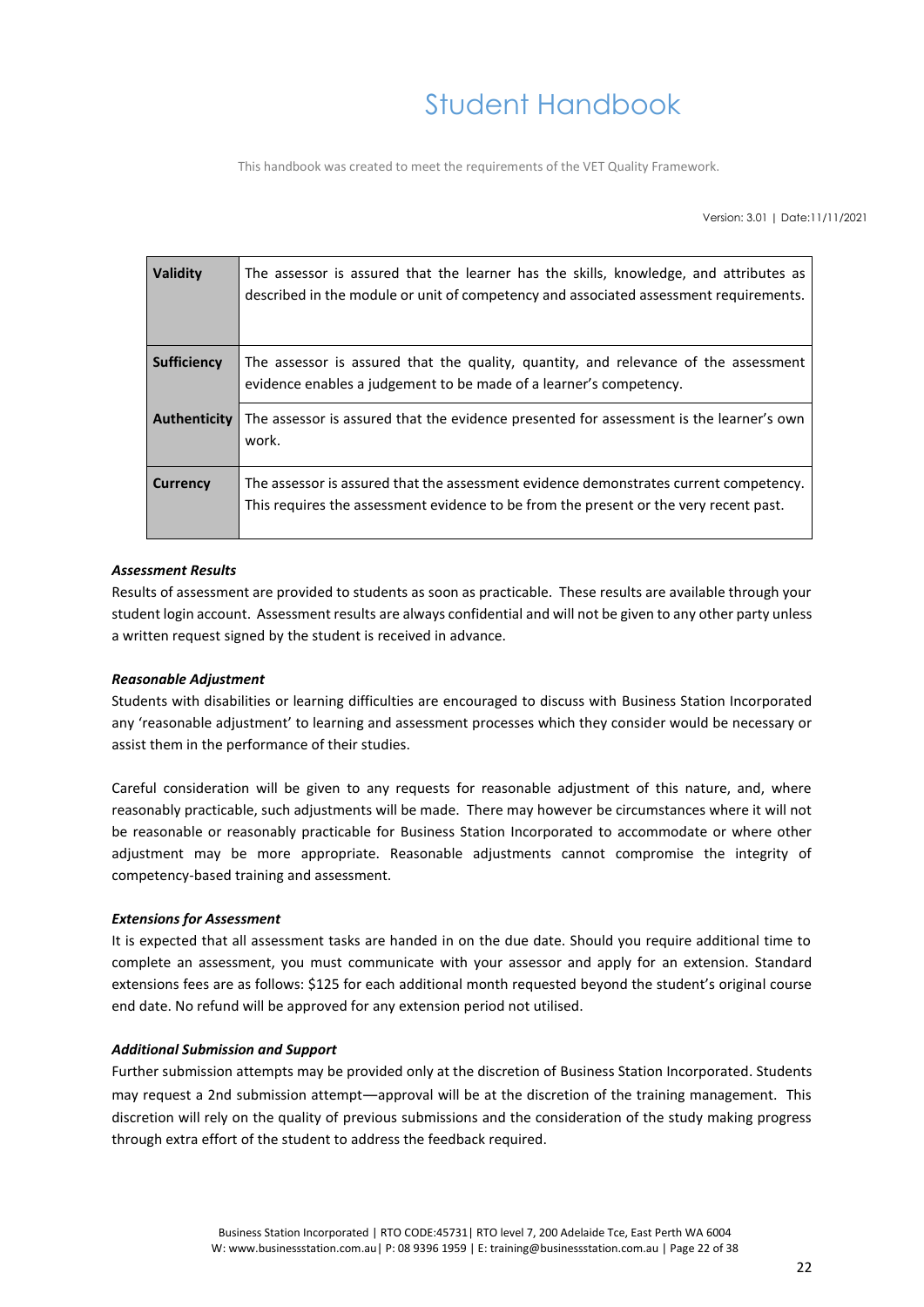This handbook was created to meet the requirements of the VET Quality Framework.

Version: 3.01 | Date:11/11/2021

Should the 2<sup>nd</sup> submission attempt be insufficient to gain competency OR if a discretionary attempt is not granted due to insufficient evidence of extra work, students will have the opportunity to purchase resubmissions/re-assessments for \$25 per submission. The student is advised to speak to a student support officer to assess the need for course extension and/or support services provided by Business Station Incorporated.

#### <span id="page-22-0"></span>**Awards**

Once a student has successfully completed all assessment requirements for their applicable course, the student will be issued with certification documentation.

For students who have not met all requirements for the course or students who withdraw from a course and have paid relevant fees have the right to receive Statement of Attainment from Business Station Incorporated for the units of competency they have been deemed competent in.

Students should note that if they are paying for their course via the payment plan option, they will be unable to receive their qualification or statement of attainment until course fees are paid in their entirety.

The Qualification or Statement of Attainment will be emailed to the current email address and mailed to the current address noted in Business Station Incorporated's Student Management System. The student should allow 30 calendar days from the date of completion of the course for the issuance of your award.

#### **Important Information regarding awards at Business Station Incorporated**

- Awards will only be issued to students whose financial status with the college is up to date
- It is the responsibility of the student to understand their obligations about fees due for units studied
- For a student to be eligible to receive an award, the student must successfully complete all the units listed
- Training package courses have been submitted to the regulatory authorities, and all units specified in that course are the subjects a student must complete to be eligible to receive that award.

Certification documents can be re-issued to a student, upon written request. Replacement certification documentation will incur a fee of **\$50 per request**.

See the Certificate Issuance Policy for more details.

#### <span id="page-22-1"></span>**Course Delivery**

Business Station Incorporated ensures the following resources are in place:

- Trainer/assessors and assessors with appropriate qualifications, and experience.
- Course materials appropriate to the methods of delivery and assessment requirements.
- All necessary copyright authorisations.
- Appropriate equipment and facilities.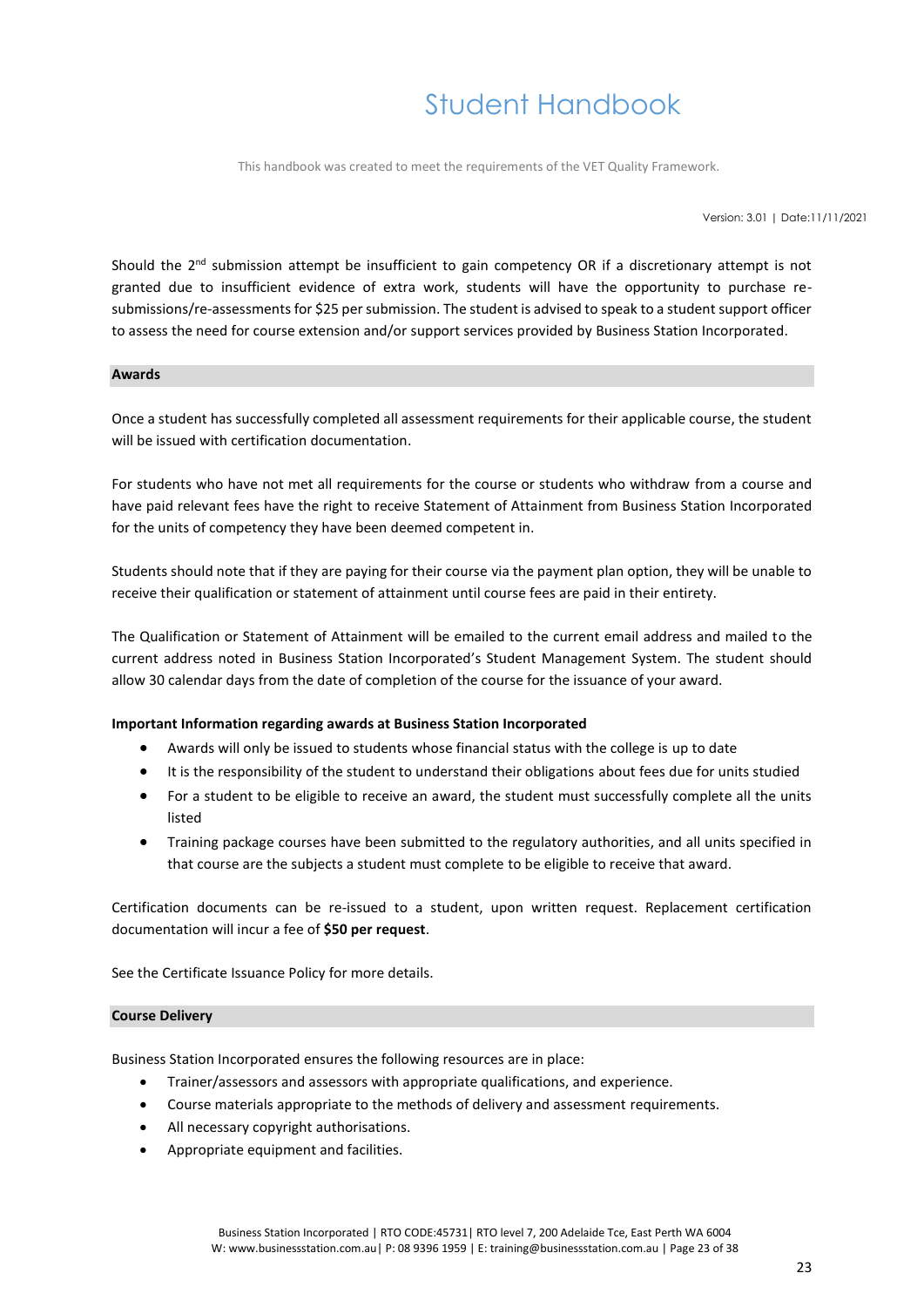This handbook was created to meet the requirements of the VET Quality Framework.

Version: 3.01 | Date:11/11/2021

Training and assessment methods used by Business Station Incorporated meet specific quality requirements and are chosen to best suit the unit of competency, while considering the learning style of the student.

Several delivery methods will be used throughout the training to help you achieve the necessary skills. Learning is a partnership that involves participation from all involved.

Delivery methods may include, but are not limited to:

- practical demonstrations
- audio/visual presentations
- group participation/ discussions
- trainer/facilitator instruction
- practical activities
- self-paced activities
- individual projects
- workplace based training
- case studies.

### <span id="page-23-0"></span>**Recognition of Prior Learning (RPL)**

All students can apply for recognition of prior learning. This means that you can submit evidence for a Unit(s) of Competency, and have it assessed by a qualified assessor without completing the training.

Business Station Incorporated believes that no learner should be required to undertake a unit of competency for which they are already able to demonstrate satisfactory achievement of the performance outcomes, as stated in the endorsed training package or nationally recognised course.

Business Station Incorporated aims to always maximise the recognition of a learner's prior skills and knowledge whilst maintaining the integrity and standards of the defined learning outcomes of the specific qualification or course of study. Students who consider they already possess the competencies identified in all or part of any course/qualification offered by Business Station Incorporated may seek recognition.

If you think you have the necessary knowledge and skills to match a Unit(s) of Competency or a qualification at the required standard, you need to contact your trainer or any Business Station Incorporated admissions staff who will provide the information you need to complete an application.

#### <span id="page-23-1"></span>*Recognition Process*

Recognition is a method of assessing if you have evidence of competency for a particular unit of competency that you are enrolled in. It is important to remember that recognition is an assessment process, not an assumption of competence.

Recognition is the determination, on an individual basis, of the competencies obtained by a student through:

• previous formal/informal training.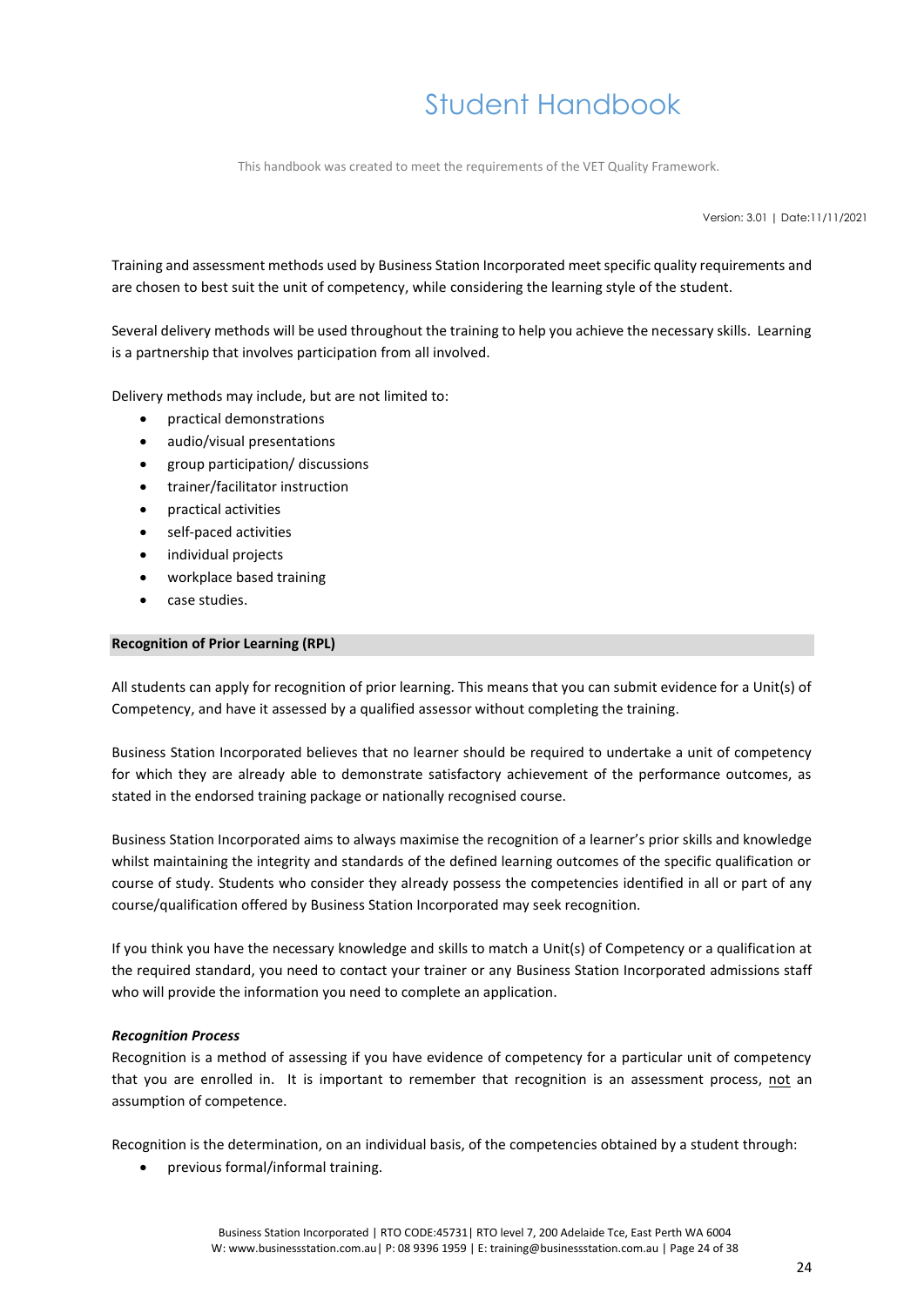This handbook was created to meet the requirements of the VET Quality Framework.

Version: 3.01 | Date:11/11/2021

- work experience; and/or
- life experience.

Recognition therefore determines the subsequent advanced standing to which the student is entitled in relation to a course/qualification. The focus of recognition is what has been learned rather than how, where or when it was learned. Recognition focuses on both the demonstration of competence and the currency of that competence to industry standards.

It is important to note, the onus is on the student to present evidence and demonstrate pre-existing competence to justify a claim for recognition and present their case to the satisfaction of the assessor.

Any documents that you provide to support your claim of competency must be the originals rather than copies. Your original documents will be photocopied and handed back to you. It is also expected that any evidence submitted is your own and if any part of the work is the work of others, that this is formally acknowledged and advised.

### <span id="page-24-0"></span>*Recognition Decision*

Regardless of the type of evidence that you submit, Assessors must be confident that the evidence meets the following criteria:

- Full requirements of the Unit of Competency(s).
- Any regulatory requirements.
- Authenticity That it is your own evidence and can be authenticated.
- That you can perform the competency consistently and reliably.
- Is at the standard expected in industry and set out in the Australian Qualification Framework (AQF).
- Sufficiency There is sufficient evidence to make a judgment.

The recognition process may include the necessity to demonstrate the application of skills. Where it is identified that this is required to assist the assessor in their judgement of competency, this will be arranged at either the student's workplace or at Business Station Incorporated's training facilities.

Business Station Incorporated is committed to ensuring that all judgments made by trainers against the same competency standards are consistent. Your trainer will examine the evidence that you present and then make a judgment on that evidence which will be either:

- Competent (C) you have been deemed competent against all the requirements of the Unit/s of Competency
- Not Yet Competent (NYC) you have not yet demonstrated competency to all requirements.

Your trainer will advise you of the outcome of your application for RPL and advise where gap training and/or assessment is required.

### <span id="page-24-1"></span>**Credit Transfer**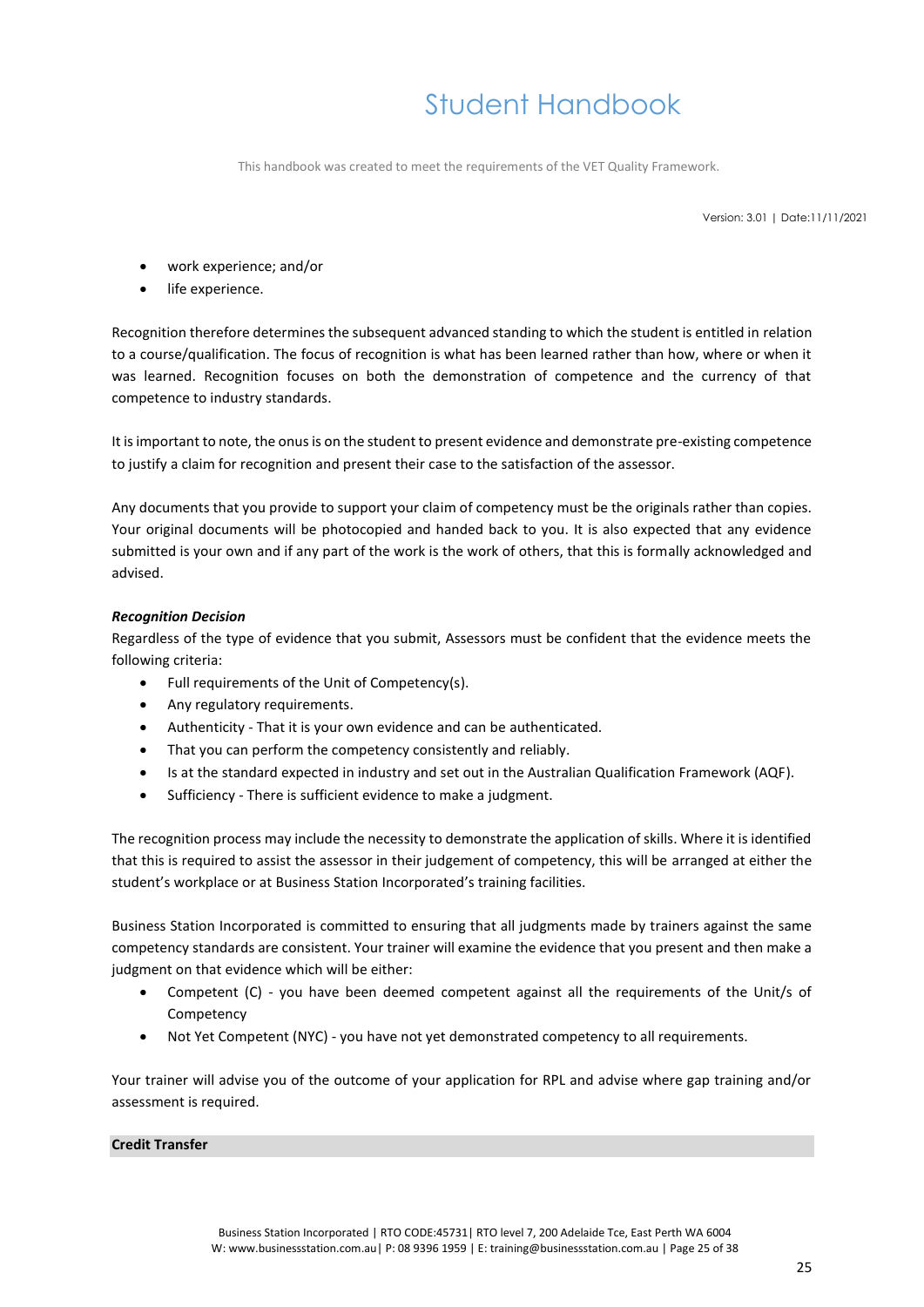This handbook was created to meet the requirements of the VET Quality Framework.

Version: 3.01 | Date:11/11/2021

Business Station Incorporated recognises the AQF qualifications and Statements of Attainment issued by other Registered Training Organisations (RTOs). Where a student has completed a unit/s of competency prior to enrolling with Business Station Incorporated that are included in the course in which the student is enrolling, the student may apply for recognition. This may result in the student not having to complete the same unit of competency again. This is known as credit transfer. Should you wish to seek credit transfer, contact the Business Station Incorporated Admissions Staff for a [Credit Transfer Form.](https://drive.google.com/open?id=0B7A9ioRIH0f9UTJObUx5MFdsWjA)

See the RPL and Credit Transfer Policy for more details.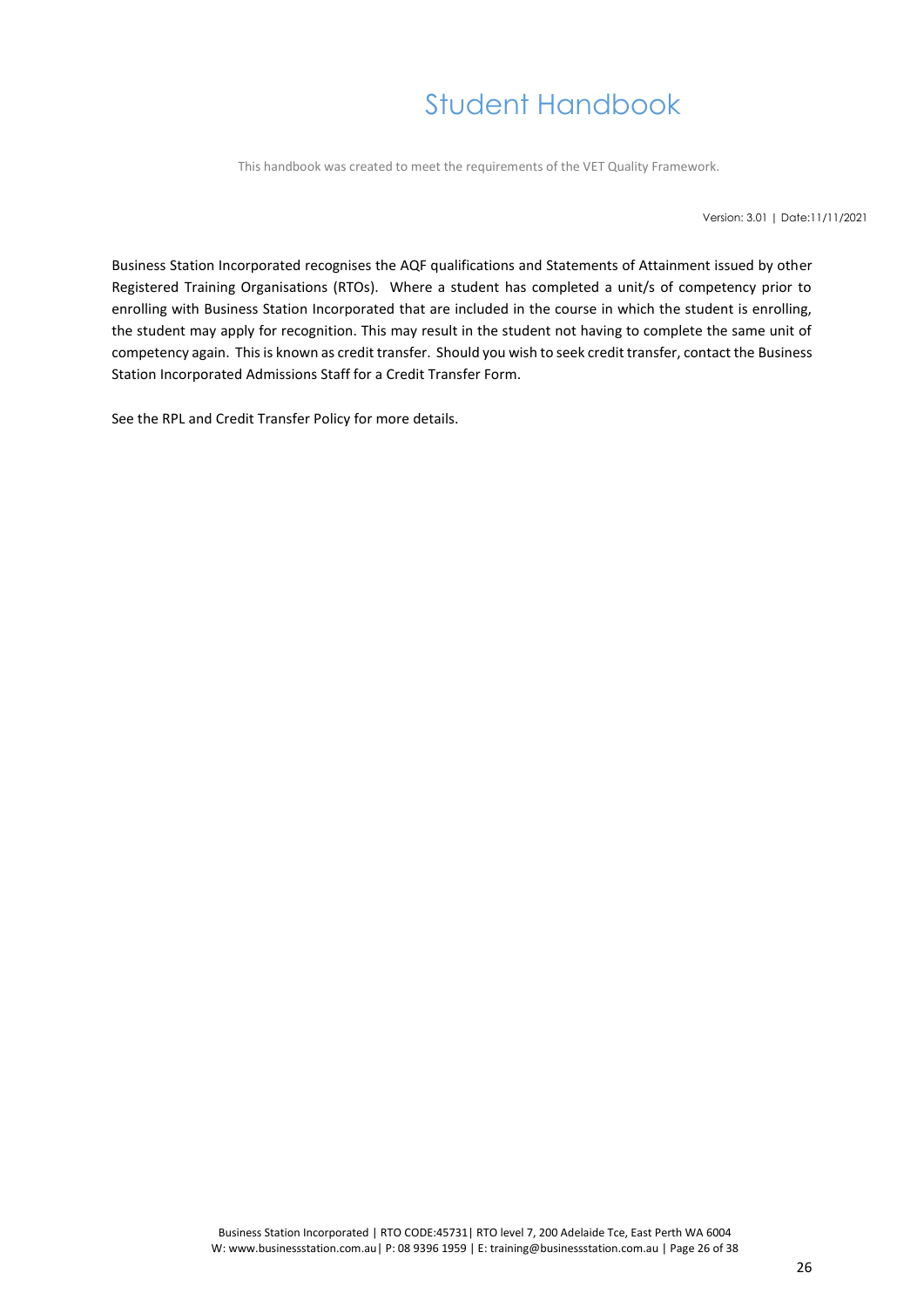This handbook was created to meet the requirements of the VET Quality Framework.

Version: 3.01 | Date:11/11/2021

### **POLICIES AND PROCEDURES**

### <span id="page-26-1"></span><span id="page-26-0"></span>**Access and Equity**

Business Station Incorporated is committed to providing opportunities to all people for advancement, regardless of their background. We support government policy initiatives and provide access to our training for all those seeking to undertake it.

We ensure that our student selection criteria are non-discriminatory and provide fair access to training for the disadvantaged. In addition, we liaise with agencies and government departments for assistance in matters of language, literacy, and numeracy difficulties.

### <span id="page-26-2"></span>**Complaints and Appeals Policy**

### <span id="page-26-3"></span>*Complaints*

Business Station Incorporated supports the rights of a student to lodge a grievance or complaint if a student feels they have been treated unfairly. Business Station Incorporated will do everything possible to address grievances or complaints in an unbiased and professional manner. Complaints are welcomed as a means of ensuring that we identify and overcome problems faced by students and provide an opportunity to improve our business and/or the delivery of our training programs.

- 1. Business Station Incorporated recommends for students to first try and resolve the complaint/appeal informally by contacting their trainer or Business Station Incorporated student support team at 08 9396 1959 or via training@businessstation.com.au
- 2. All complaints should be committed to in writing at the earliest possible opportunity and lodged through Business Station Incorporated's Complaints Online Form. You can access the Complaints Lodgement Form through Business Station Incorporated's Website. This will constitute a formal complaint from the student. This should only happen once step one has been completed and where the student is unhappy with the outcome of this step.
- 3. The RTO Manager of Business Station Incorporated is automatically notified via email each time a Complaints and Appeals form has been submitted.
- 4. The RTO Manager of Business Station Incorporated will initiate a transparent, participative process to deal with the issues at hand.
- 5. Complaints are to be resolved within 10 working days of the initial application. The RTO Manager of Business Station Incorporated may delegate responsibility for the resolution of the complaint as required. In all cases the conclusion will be endorsed by Business Station Incorporated's RTO Manager.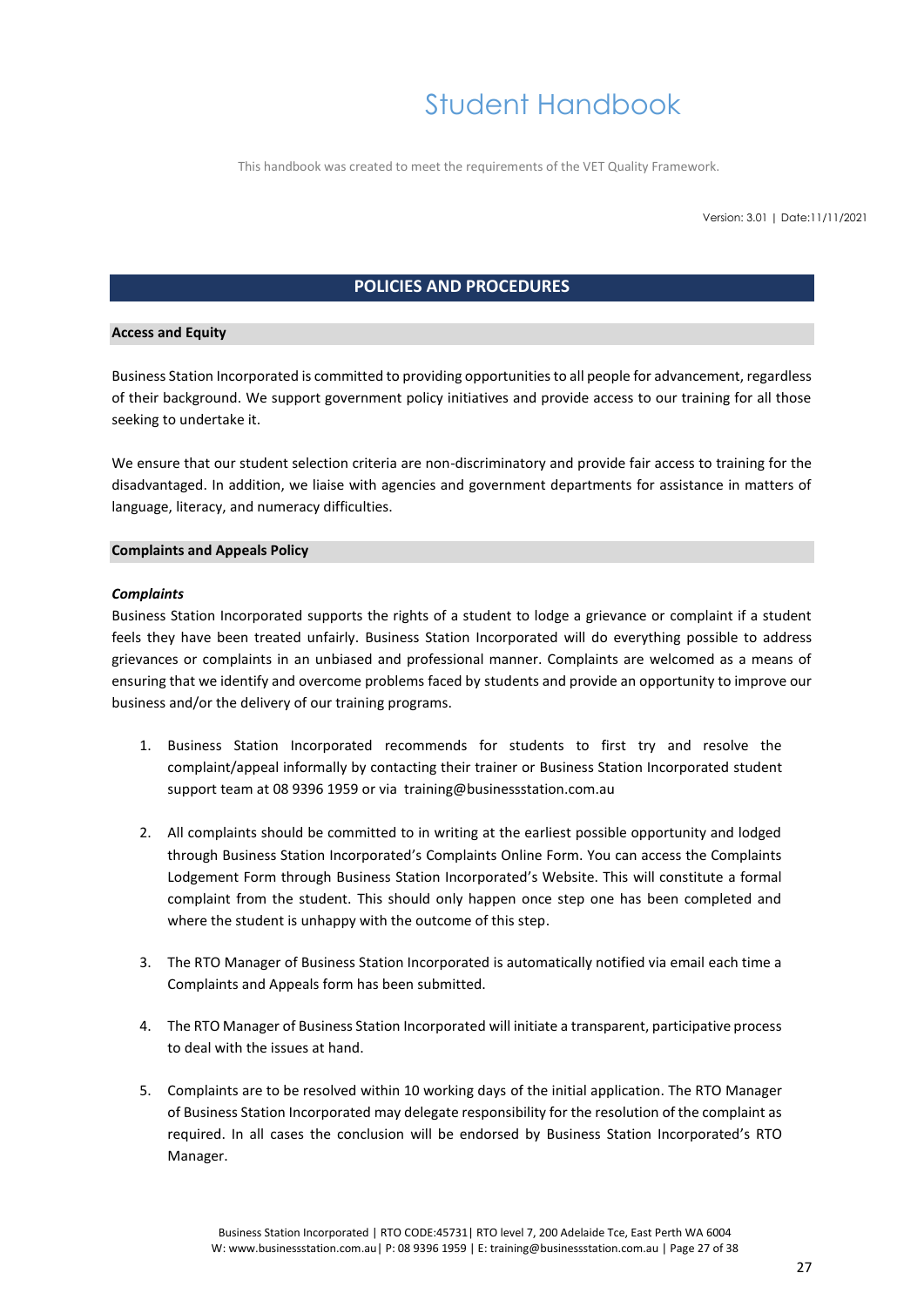This handbook was created to meet the requirements of the VET Quality Framework.

Version: 3.01 | Date:11/11/2021

- 6. The student will be advised in writing of the outcome of their complaint via email.
- 7. If the outcome is not to the satisfaction of the student, he/she may contact the Manager to discuss their concerns.
- 8. All complaints will be handled as Staff-In-Confidence.

Where the student remains unhappy with the outcome:

- The student has the right to request a review of the appeal by an independent party.
- The student will be responsible for the costs of the independent review.
- Business Station Incorporated will cooperate fully with this independent review.

Business Station Incorporated will aim to complete this complaints process as quickly as possible and within a total of 30 days. Where a complaint takes more than 60 days to be resolved, the RTO will advise and inform complainant in writing. Business Station Incorporated will keep the student informed of the progress of the complaint throughout the process.

### <span id="page-27-0"></span>*Appeals*

Business Station Incorporated supports the rights of a student to lodge an appeal against any assessment decision and will not impair that right in any way. Business Station Incorporated will do everything possible to address the appeal in an unbiased and professional manner.

Any student wishing to appeal the assessment decision/judgment should follow the steps outlined below.

- 1. Business Station Incorporated recommends for students to first try and resolve the appeal informally by contacting their trainer to discuss their assessment result and why they believe that the trainer's judgement is incorrect showing evidence of how they have addressed the assessment criteria. Students may also contact the Business Station Incorporated support team at 08 9396 1959 or training@businessstation.com.au
- 2. All appeals should be committed to in writing at the earliest possible opportunity and lodged through Business Station Incorporated's Appeals Lodgement Form through Business Station Incorporated's Website. This will constitute a formal appeal from the student. This should only happen once step one has been completed and where the student is unhappy with the outcome of this step.
- 3. The appeal request should contain the following information:
	- a) The student's full name and number
	- b) The unit/subject being assessed
	- c) Each assessment task name/number (where the result is being disputed) including why the result should be overturned. The student should refer directly to how they believe they have met the requirement of each task in detail and referencing any evidence to support their claims.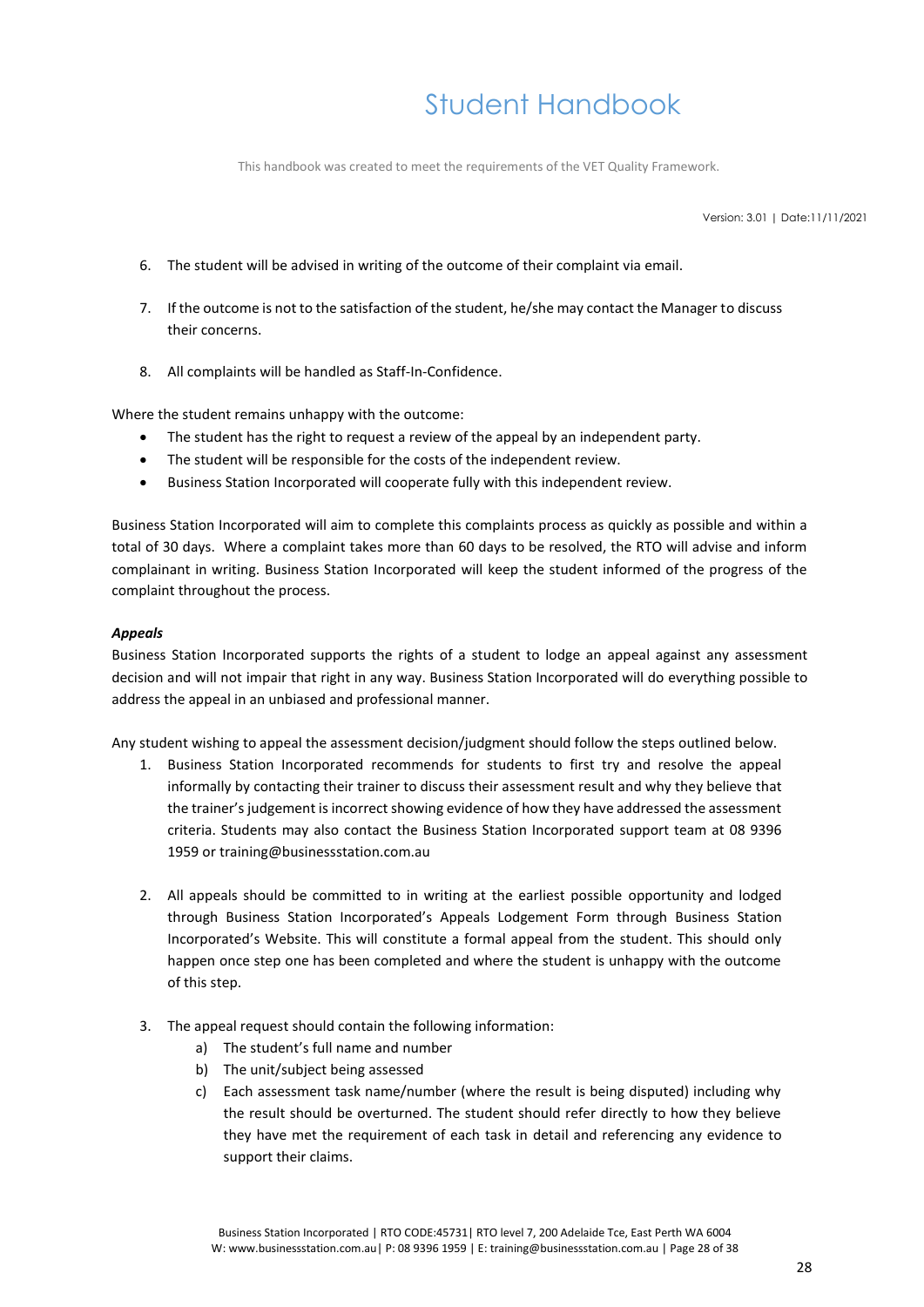This handbook was created to meet the requirements of the VET Quality Framework.

Version: 3.01 | Date:11/11/2021

- 4. The RTO Manager of Business Station Incorporated is automatically notified via email each time an Appeals form has been submitted.
- 5. The RTO Manager will initiate a transparent, participative process to deal with the issues at hand.
- 6. Appeals are to be responded to within 10 working days of the initial application.
- 7. The RTO Manager of Business Station Incorporated may delegate responsibility for the resolution of the appeal as required. In all cases the conclusion will be endorsed by Business Station Incorporated's RTO Manager.
- 8. The student will be advised in writing of the outcome of their appeal via email.
- 9. All appeals will be handled as Staff-In-Confidence.
- 10. If the outcome is not to the satisfaction of the student, he/she may contact Business Station Incorporated to discuss their concerns.

Where the student is unhappy with the outcome at step two, they can follow the formal appeal process outlined below:

- The student has the right to request a review of the appeal by an independent party.
- The student will be responsible for the costs of the independent review.
- Business Station Incorporated will cooperate fully with this independent review.
- Business Station Incorporated will aim to complete this appeal process as quickly as possible and within a total of 30 days. Where an appeal will take more than 60 days to be resolved, the RTO will advise and inform the appellant in writing. Business Station Incorporated will keep the student informed of the progress of the appeal throughout the process.

See the Complaints and Appeals Policies for more details.

### <span id="page-28-0"></span>**Transition of Superseded Courses**

The nationally recognised training courses delivered by Business Station Incorporated may be superseded by a new training package qualification. If required, Business Station Incorporated will apply to add the replacement training package qualification to its scope as soon as practicable but no later than 12 months from the date of publication of the replacement qualification on the national register.

Business Station Incorporated will manage the transition of students to the updated course as soon as is practicable, but no later than 12 months from the date of publication of the replacement qualification on the national register. There may or may not be a fee payable to transition to the updated course.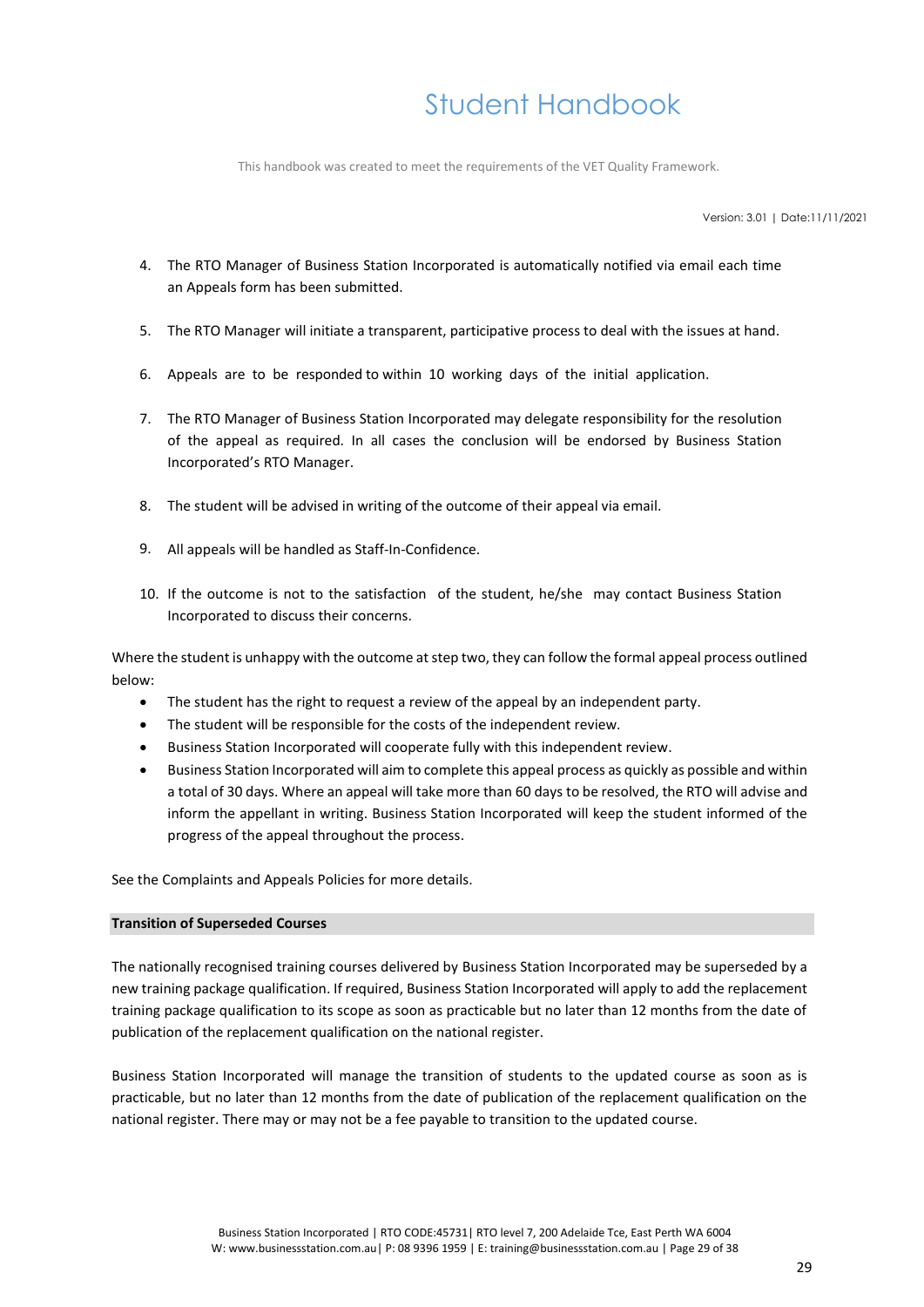This handbook was created to meet the requirements of the VET Quality Framework.

Version: 3.01 | Date:11/11/2021

#### <span id="page-29-0"></span>**Student Records**

All student records are subject to Business Station Incorporated's Privacy Policy. However, students may reasonably access their files by notifying Business Station Incorporated. The management will endeavour to give students prompt access to their own files where reasonable notice is given.

Business Station Incorporated will provide students with timely access to their participation and progress throughout the training course.

### <span id="page-29-1"></span>*Procedure*

- Students can view their grades, trainer feedback and the list of completed units via the student portal. For any other requests on their course progress students are to contact student support by training@businessstation.com.au. Students must list their full name, date of birth, address, course enrolled and Student ID.
- Alternatively, students can send a written request to: RTO level 7, 200 Adelaide Tce, East Perth WA 6004
- Students will receive notification that the request has been received and may be contacted by Business Station Incorporated to obtain further information.
- Business Station Incorporated will issue a letter of confirmation outlining student results for the course within 7 working days of receiving the request. Students will receive this information by email.

### <span id="page-29-2"></span>*Record Keeping Policy for Assignments and Student Information*

Business Station Incorporated has effective administrative and records management procedures in place that maintains student data in a secure and confidential manner.

Records of results, qualifications, and Statements of Attainment for students currently enrolled are stored in individual student files. Electronic files are kept up to date and backed up regularly, with the backup copy being kept in a secure location. All student records are stored for retention archiving and retrieval for a period of 30 years.

Business Station Incorporated retains all rights to assignments, tests, exams, projects, and assessments. All soft copies of assessments submitted are retained via the Business Station Incorporated Dropbox. All assessments will be kept for a period of 6 months from the date on which the judgement of competence for the student was made as outlined in ASQA's General Direction: Retention requirements for completed student assessment items. **Fee Payment and Refund Policy**

<span id="page-29-3"></span>Business Station Incorporated has developed a fair and equitable process for determining course fees, refunds, and payment options.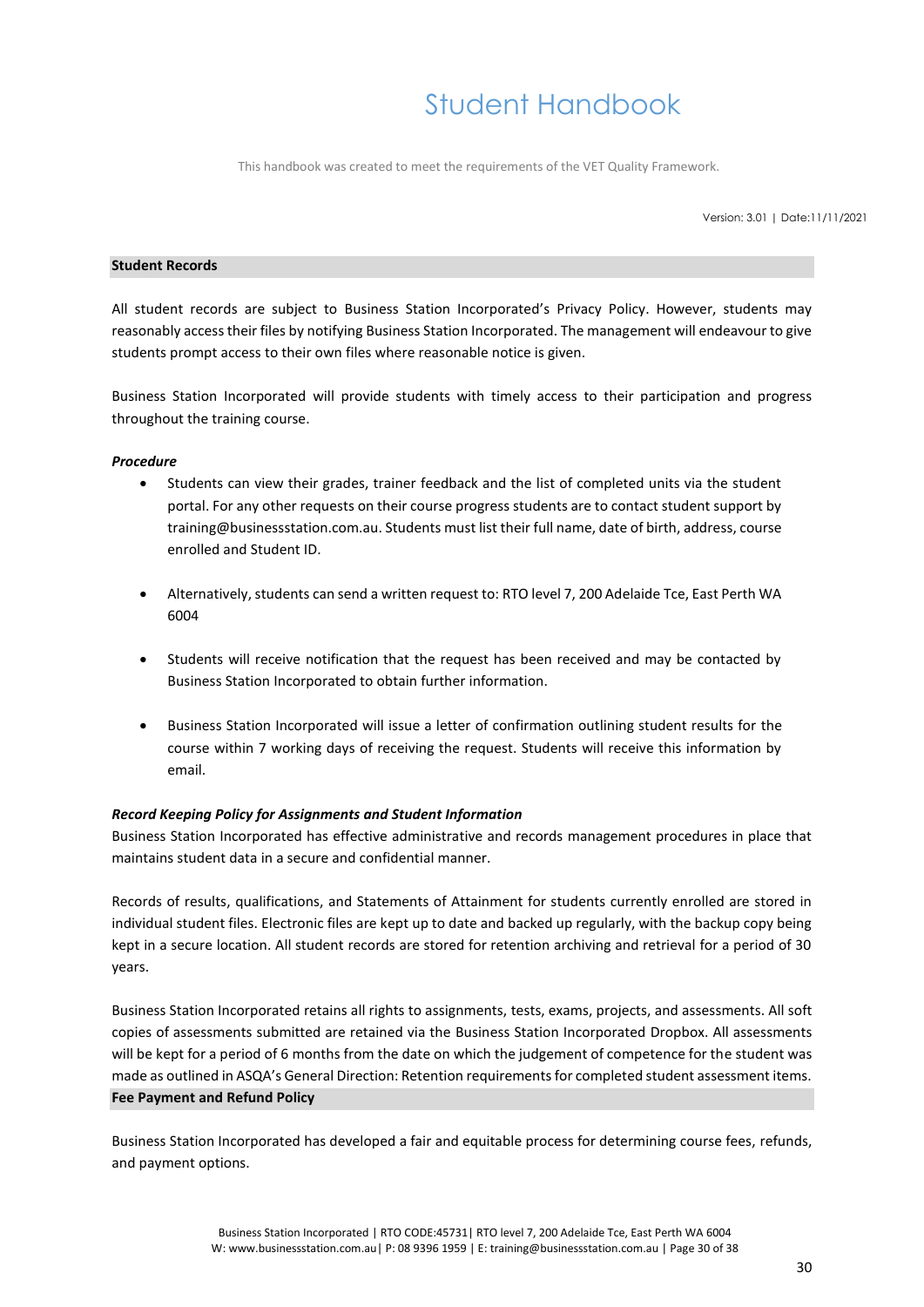This handbook was created to meet the requirements of the VET Quality Framework.

Version: 3.01 | Date:11/11/2021

You must advise us of cancellation in writing or by email. A non-refundable administration fee of 25% of the full course fee payable (non-discounted) or a minimum of **\$250** (whichever is greater), will be subtracted from any refund granted under the terms and conditions outlined in this policy.

No refund is provided for cancellations outside of the refund period, though some cases may be considered, subject to Business Station Incorporated management's discretion. In the case of online learning, training and assessment is deemed to have commenced once the learner has been issued a username and login and these have been used to access the online material.

### <span id="page-30-0"></span>*Cancellation and Refunds*

Business Station Incorporated has a refund period whereby refunds are allowed for any reason, including change of mind, known as the 'Refund Period'. No refunds will be issued for cancellations outside of the refund period.

The 'refund period' is defined as **14** calendar days from the date the student has been 'officially enrolled'—this means all pre-enrolment and enrolment steps have been completed, and the student is deemed suitable for the course.

If you do not notify Business Station Incorporated in writing within the refund period, you will not be eligible for a refund. All refunds will be paid to the person or organisation that originally paid the fees. Refunds will be paid within four calendar weeks of the date the request is received.

If you wish to terminate your studies before the completion of your course, you must first complete a Refund Request Form, available from our website and support team. In cases where fee payment instalments have been negotiated, you will still be liable to pay all outstanding fees to Business Station Incorporated before the termination of enrolment. 'Outstanding fees' refer to all due payments for training and/or assessment services rendered by Business Station Incorporated to the student before withdrawal of training is officially approved. Business Station Incorporated reserves the right to pursue recovery of all fees owed legally allowable.

For refund applications within the refund period, the Refund Request Form must be received by Business Station Incorporated, within the refund period. A refund of the course fee, less the applicable administration fees will only be issued if all above criteria has been met and the student has no previous outstanding monies with Business Station Incorporated.

This refund policy does not remove your right to take further action under Australia's consumer protection laws.

### <span id="page-30-1"></span>*Special Consideration*

Business Station Incorporated understands that some students may experience prolonged difficulties that may impact on their ability to complete their course or a significant disadvantage because of a course change due to updates in the training packages that may not be addressed by:

- Extending the maximum duration of your course
- Providing additional learning support services
- Facilitating your Transfer to a different Business Station Incorporated course; or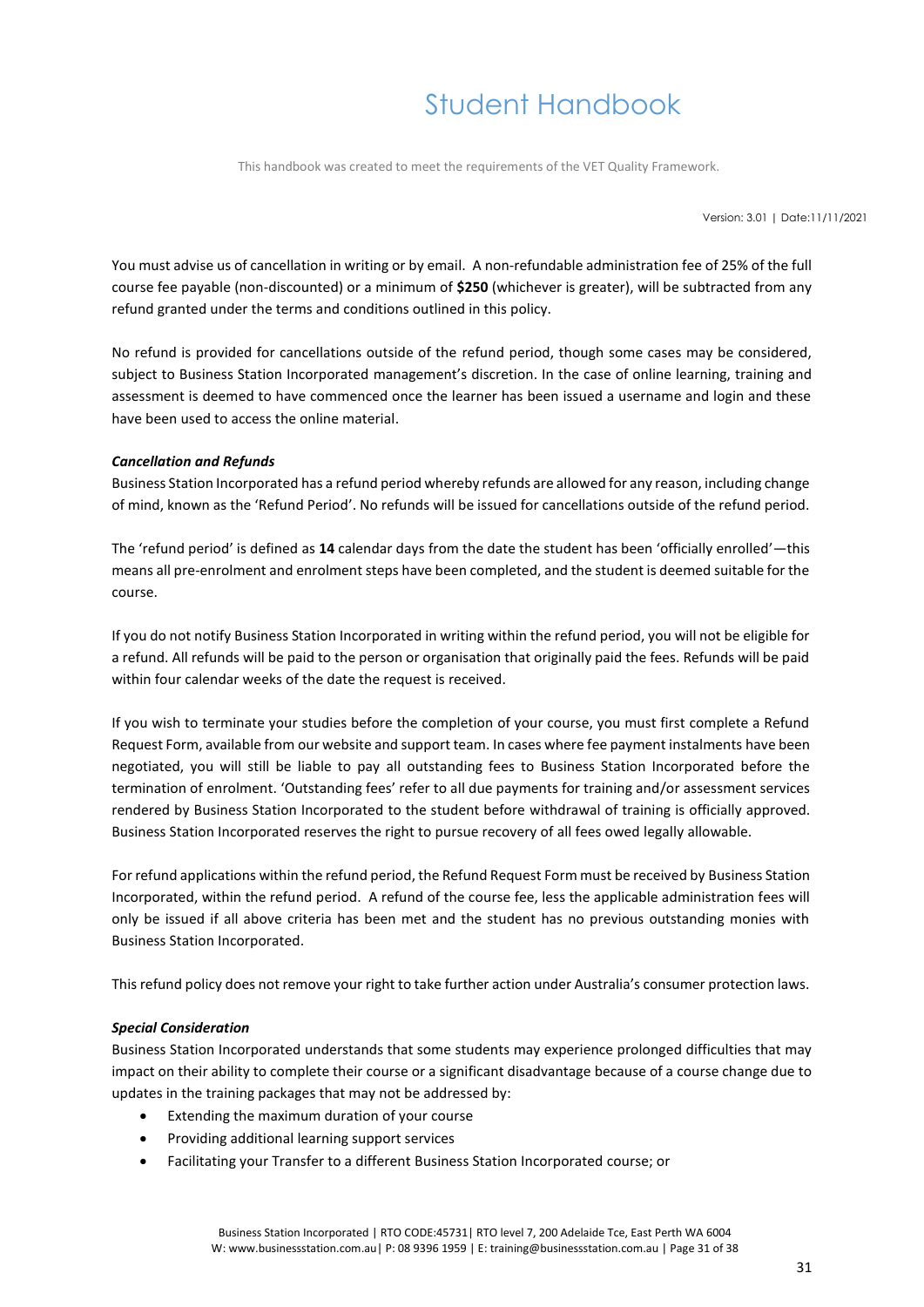This handbook was created to meet the requirements of the VET Quality Framework.

Version: 3.01 | Date:11/11/2021

• Providing you with the option to complete an older version of the course (subject to availability and compliance with relevant regulations)

In such cases, students should apply for a special consideration via email.

Business Station Incorporated may grant special consideration in circumstances where:

- you are up to date with all course fees; and submit a special consideration request via email to Business Station Incorporated, including the relevant sections completed by a medical doctor (where applicable) and any other requested additional supporting documentation
- you have applied for and been granted a course deferral and the circumstances under which you were granted a course deferral are continuing and serious circumstances which will materially affect your ability to continue with your course; or
- there has been a material change to your course resulting in material disadvantage to you which cannot be addressed as mentioned above.

If special consideration is granted, Business Station Incorporated may agree to:

- an extension of the duration of the course.
- provide you with additional support services.
- release you from the payment of future instalments; and/or
- grant a pro rata refund of the Course Fees (considering the portion of the course that has been completed and the costs associated with the provision of learning materials).

Without limitation, special consideration will not be given if:

- you change jobs.
- your work hours change.
- you move address (including interstate or international moves).
- your course changes under clause 15 because of a regulatory change governing Business Station Incorporated;
- you find the course more difficult, time consuming or stressful than you had expected; or
- you are made redundant, retrenched, or otherwise resign from or terminate your employment or have your employment terminated.

### <span id="page-31-0"></span>*Exceptions*

In the unlikely event that Business Station Incorporated is unable to deliver your course in full, however if this occurs:

- you will be offered a refund for the part of your course that has not been assessed
- The refund will be paid to you within two weeks of the date on which the course ceased being provided
- Alternatively, you may be offered enrolment in a suitable alternative course at no additional cost to you. You have the right to choose whether you would prefer refund for the part of your course that has not been assessed or to accept a place in another course.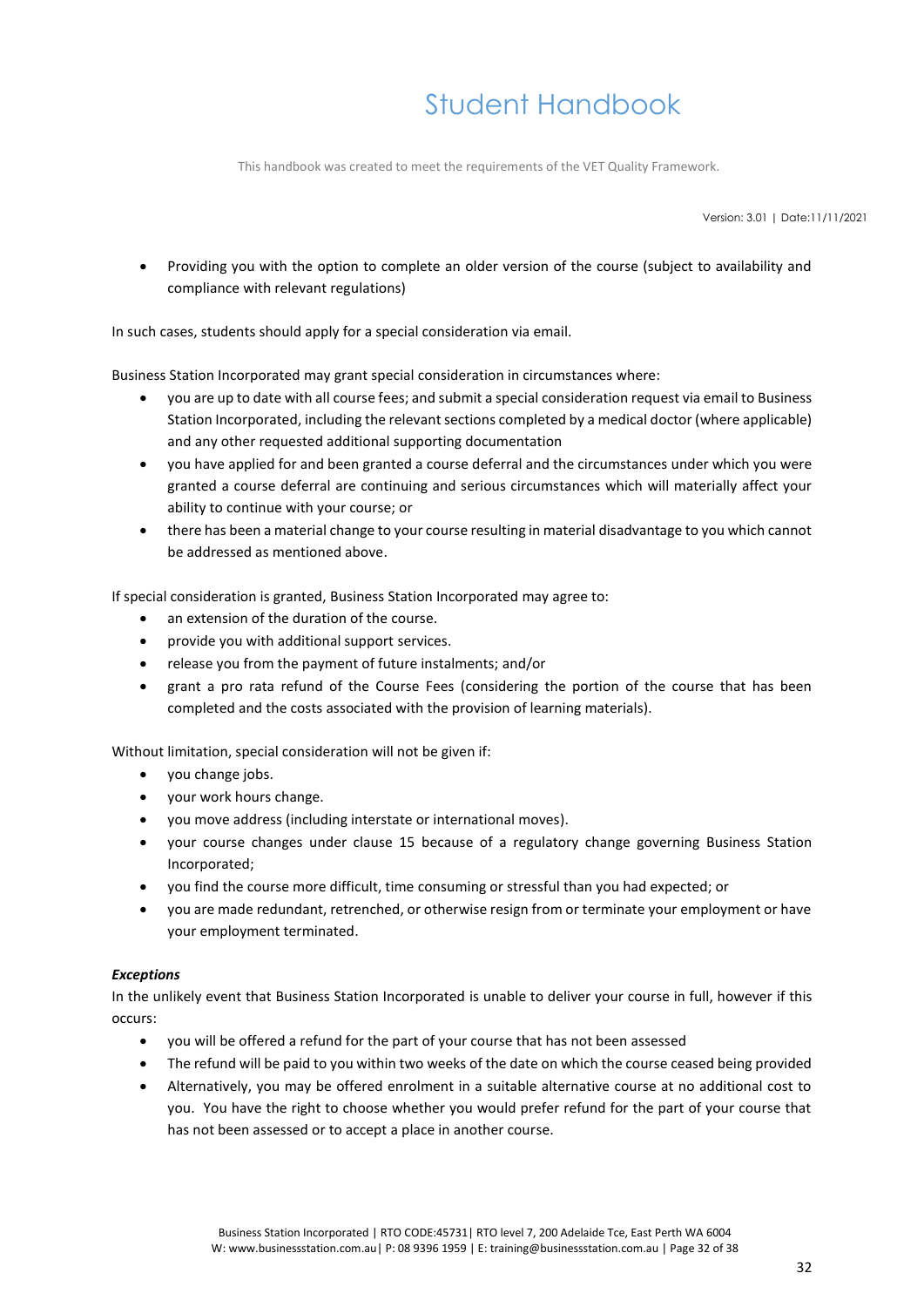This handbook was created to meet the requirements of the VET Quality Framework.

Version: 3.01 | Date:11/11/2021

### <span id="page-32-0"></span>**Privacy Policy**

Business Station Incorporated will follow the Australian Privacy Principles in the management of all student and staff information, however allowing access as to all information as required by relevant National and State Training Authorities for the purpose of monitoring and/or auditing Business Station Incorporated's operations as an RTO.

The purpose of the privacy policy is to:

- describe the types of personal information that we collect, hold, use, and disclose.
- outline our personal information handling systems and practices.
- enhance the transparency of our management of personal information.
- explain our authority to collect personal information, why it may be held by us, how it is used and how it is protected.
- notify whether we are likely to disclose personal information and, if so, to whom.
- provide information on how personal information can be accessed, correct it if necessary and complaint if you believe it has been wrongly collected or inappropriately handled.
- Students have the option to request not to use photos at enrolment process.

See the Privacy Policy for more details.

### <span id="page-32-1"></span>**Workplace Health and Safety (WHS)**

Business Station Incorporated is committed to providing a safe and healthy learning and work environment. The safety of our students and staff is of primary importance in all activities and operations of our organisation. We are committed to implementing, maintaining, and continuously improving work health and safety in all our facilities and operations.

Business Station Incorporated encourages all persons to regard accident prevention and safety as a collective and individual responsibility.

Business Station Incorporated recognises its responsibility under the Workplace Health and Safety and related regulations. The CEO has responsibility for ensuring the health and safety of staff, students, contractors, and visitors. This includes:

- 1. provide and maintain safe plant, equipment, and systems of work.
- 2. provide, monitor, and maintain systems for safe use, handling, storage and transportation of plant, equipment, and substances.
- 3. maintain the workplace in a safe and healthy condition.
- 4. provide adequate facilities to protect the welfare of all employees.
- 5. provide information, training and supervision for all staff and contractors, helping them to integrate WHS into their work areas and roles.
- 6. provide information, where relevant, to students, allowing them to learn in a safe manner.
- 7. check WHS system compliance via ongoing auditing.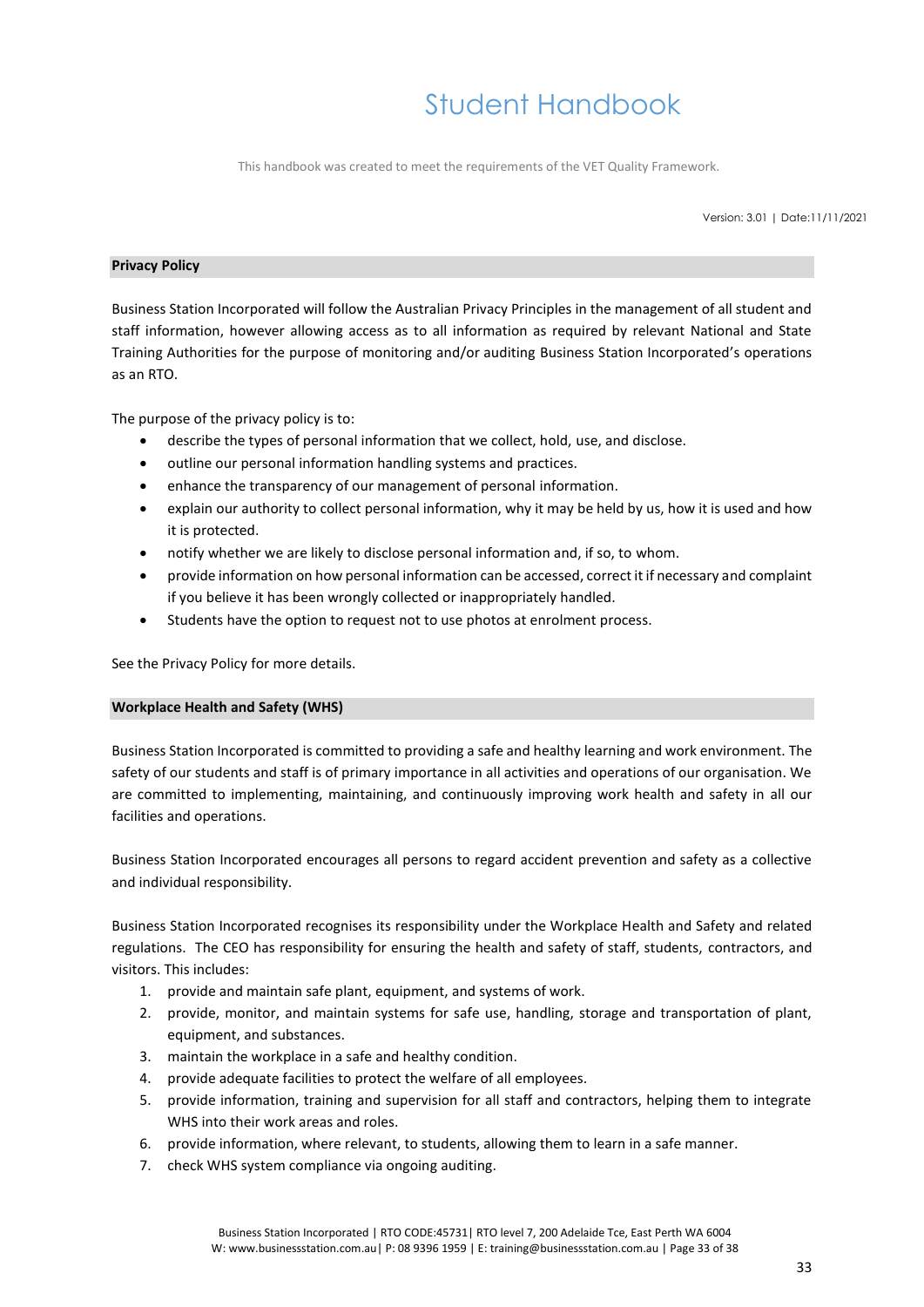This handbook was created to meet the requirements of the VET Quality Framework.

Version: 3.01 | Date:11/11/2021

### 8. integrate continuous improvement into WHS performance.

### **RPL & CREDIT TRASFER POLICY**

### **PURPOSE**

Business Station Incorporated is committed to providing quality training and assessment in accordance with the requirements of the Standards for Registered Training Organisations (RTOs) 2015.

Business Station Incorporated offers Recognition of Prior Learning to all students and implements an assessment system that ensures that assessment (including recognition of prior learning) complies with assessment requirements of the National Training Packages, the Principles of Assessment and Rules of Evidence.

Business Station Incorporated has a process in place and provides a clear instruction and guidance on granting credit transfers to students for previously completed and formally assessed learning.

### **POLICY PRINCIPLES**

### **Recognition of Prior Learning (RPL) Policy Principles**

- 1. Recognition of Prior Learning (RPL) refers to an assessment process that assesses the competencies an individual may have acquired through accredited, non-accredited and informal learning to determine the extent to which that individual meets the requirements specified in the training package or VET accredited courses.
	- a. Accredited learning refers to learning that takes place through a structured program of instruction and is linked to the attainment of an AQF qualification or statement of attainment (for example, a certificate, diploma, or university degree).
	- b. Non-accredited learning refers to learning that takes place through a structured program of instruction but does not lead to the attainment of an AQF qualification or statement of attainment (for example, in-house professional development programs conducted by a business).
	- c. Informal learning refers to learning that results through experience of work-related, social, family, hobby, or leisure activities (for example staff management skills from the workplace or cooking skills from a personal hobby).
- 2. Business Station Incorporated students may apply for a formal recognition of existing competencies against an AQF qualification or unit of competency that Business Station Incorporated is registered to deliver, prior to commencing their course of study.
- 3. Business Station Incorporated will provide adequate information to students including the 3.4.2 **RPL Kit** that contains the RPL information including:
	- a. Specific skills and documentation required for the unit of competency where the student wishes to be assessed.
	- b. RPL process and application.
	- c. Timeframe for RPL assessment.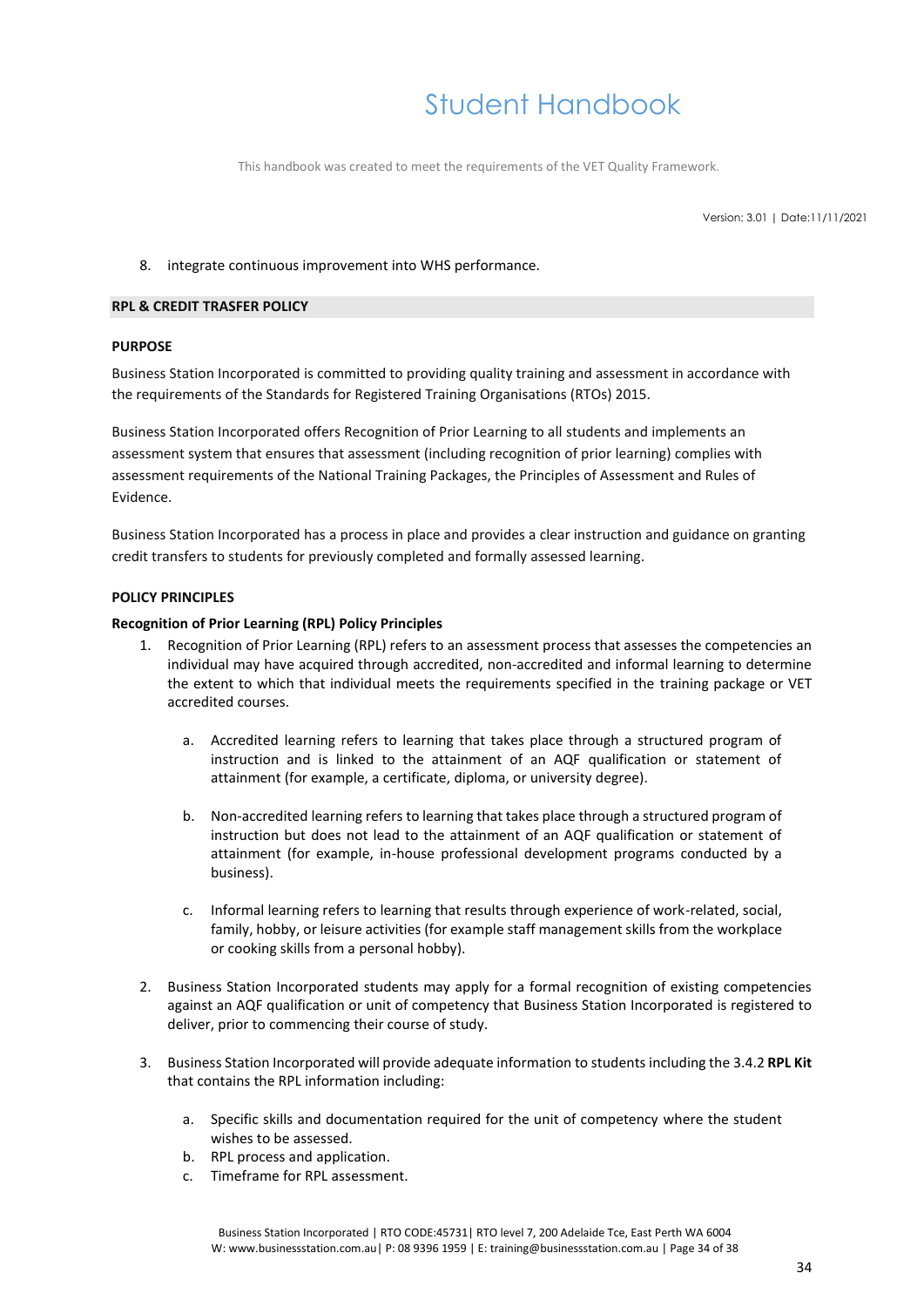This handbook was created to meet the requirements of the VET Quality Framework.

Version: 3.01 | Date:11/11/2021

- d. Support that the Business Station Incorporated assessor can provide.
- e. Costs and payment schedule associated with RPL; and
- f. Appeals on all/part of the RPL outcome and associated fees (if applicable).
- 4. The assessor for the unit of competency being applied for will be the person responsible for providing the RPL Kit and all necessary information to the student in relation to the RPL process.
- 5. The expectation will be upon the student to demonstrate competence to the assessor(s), including the provision of certification documentation. Competency may be derived from various sources, including, but not limited to:
	- a. Work experiences.
	- b. Work products.
	- c. Life experiences.
	- d. Training programs offered by industry, private or community-based providers which may or may not have been formally recognised.
	- e. Training programs undertaken overseas.
	- f. Informal learning programs.
	- g. Certification from another RTO.
- 6. The RPL assessment decision will comply with the Principles of Assessment and Rules of Evidence as outlined in the SRTOs 2015 and the requirements of the relevant training package or VET accredited course.
- 7. Certification documentation will be awarded based on the results of the assessment process and in accordance with Business Station Incorporated's Certificate Issuance Policy.
- 8. Students are informed in writing of the RPL assessment outcome within the timeframes specified in the RPL Kit. Where RPL is not granted for any unit of competency the written notification will include the reason for the decision.
- 9. In cases where a student is not granted RPL and believes the decision should be reviewed, Business Station Incorporated will follow the procedures outlined in the Appeals Procedure Document.

### **Credit Transfer**

- 1. Business Station Incorporated will accept and recognise the decisions and outcomes of another RTO.
- 2. Business Station Incorporated will apply credit to all relevant units of competency after conducting a review and verification of the authenticity of AQF certification documentation from other RTOs, and authenticated VET transcripts.
- 3. Recognition applies when the certification documentation provided by the student contains the same national competency code as those that form part of the training and assessment program offered by Business Station Incorporated.
- 4. Certification documentation must be presented as either originals or certified copies of an original. An authorised signatory must sign certified copies to verify authenticity. Original certification documentation will be returned to the applicant.
- 5. Business Station Incorporated is not obligated to issue an AQF qualification that is achieved wholly through recognition of units and /or modules completed at another RTO. (i.e., student cannot complete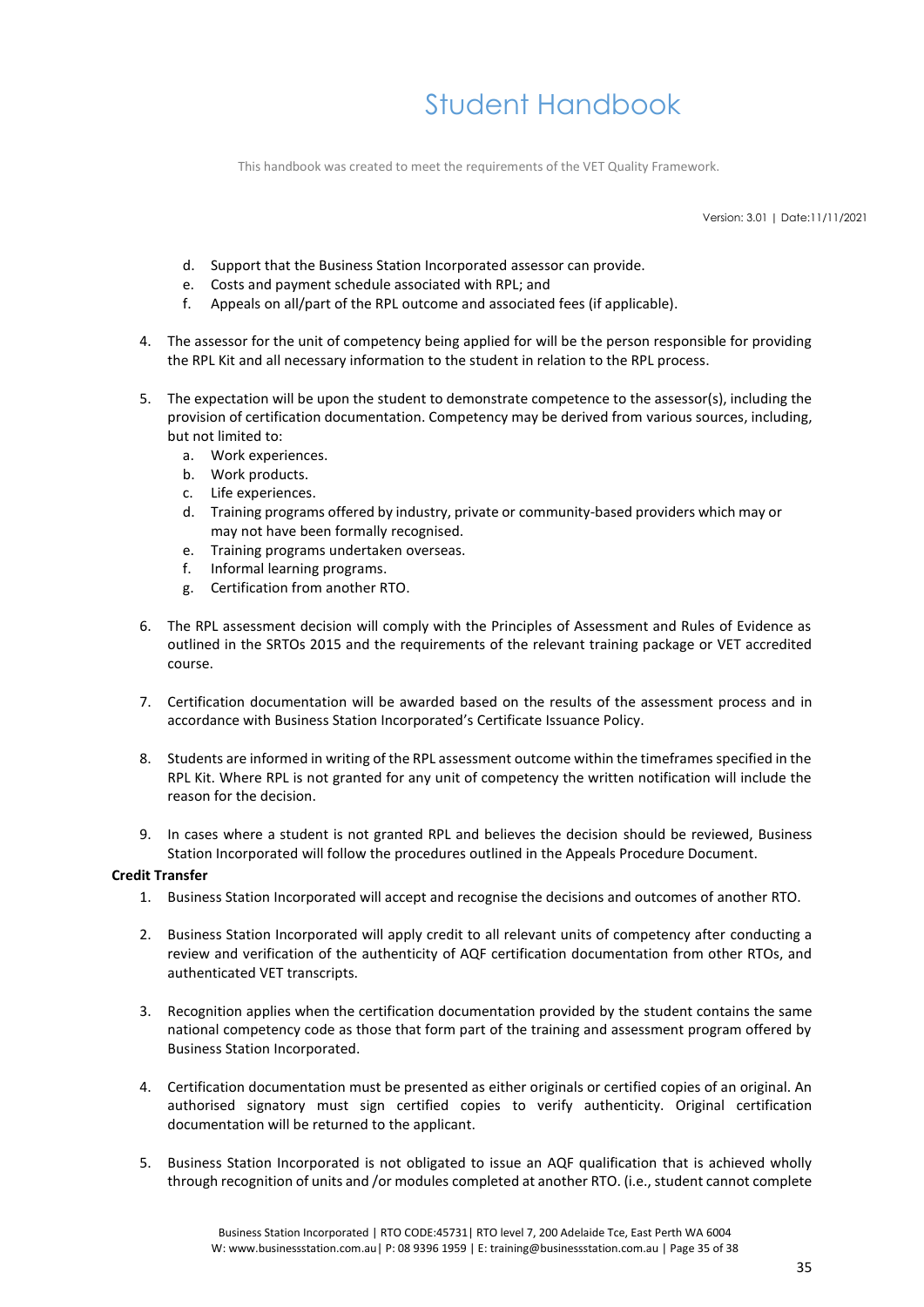This handbook was created to meet the requirements of the VET Quality Framework.

Version: 3.01 | Date:11/11/2021

all their training and assessment with another RTO, and requests that Business Station Incorporated issue the qualification under Recognition.)

- 6. In the event a student wishes to undertake refresher training in a unit/module for which they have been previously awarded recognition, then student will be advised that the completion of the assessment is not necessary, however, may be offered as an option.
- 7. Where the recognised AQF qualification and attributed units' forms part of another AQF qualification, the student will only be enrolled in the additional units required to complete the new qualification. In such cases, fees will reflect reduced learning load.

#### **Determining Equivalence**

- 1. In the event the student wishes to credit units of competency that are not offered by Business Station Incorporated but fulfill the packaging rules for a qualification that Business Station Incorporated offers, Business Station Incorporated will refer to the National Register to determine if the unit of competency that the student wishes to credit is equivalent to any of the units that is within Business Station Incorporated scope.
- 2. In the event the student wishes to credit units from a superseded course, provisions from Business Station Incorporated's Transition Policy may apply on top of the provisions in this Policy.

#### **Verification of Certification Documentation**

1. Before providing credit based on a qualification, statement of attainment, or record of results, the assessor/s for the unit/s of competency being assessed must authenticate the information in the document. This may be done through methods including, but not limited to gathering feedback from the organisation that issued the document and confirming the content is authentic.

#### **MONITORING AND IMPROVEMENT**

Business Station Incorporated's training@businessstation.com.au is responsible for the RPL and credit transfer process and ensuring that all trainers and assessors make consistent judgements when conducting RPL assessments and that administration staff consistently verify certification documentation prior to credit transfer grants.

All RPL and credit transfer activities are monitored by the training@businessstation.com.au of Business Station Incorporated. The training@businessstation.com.au will ensure that areas for improvement identified are reviewed and acted upon following Business Station Incorporated's Continuous Improvement Policy principles.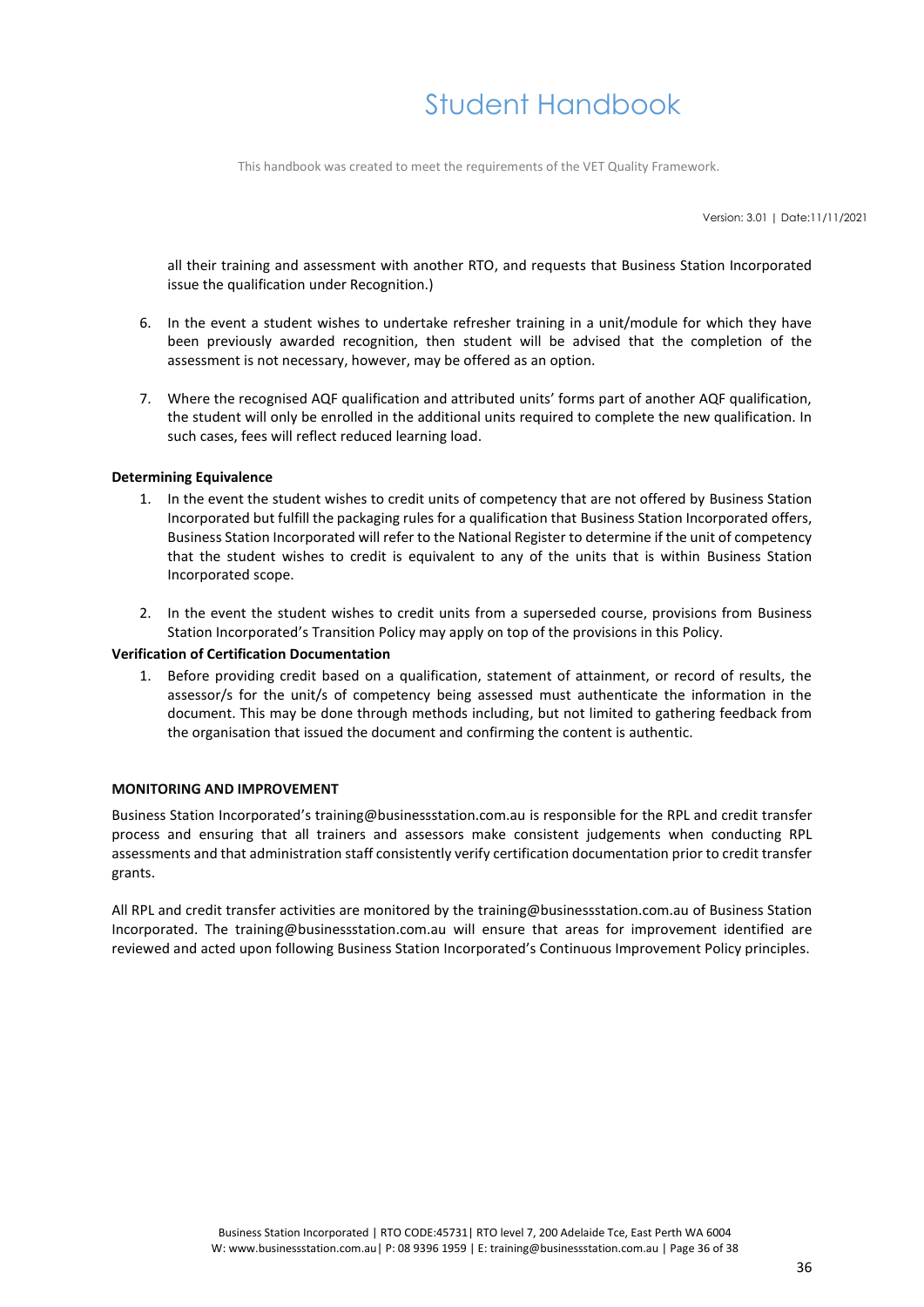This handbook was created to meet the requirements of the VET Quality Framework.

#### Version: 3.01 | Date:11/11/2021

| <b>FEE SCHEDULE</b>                                                                       |         |           |  |
|-------------------------------------------------------------------------------------------|---------|-----------|--|
| Item                                                                                      | Total   | Per Month |  |
| BSB40520- Certificate IV in Leadership and Management                                     | 3999.00 | 333.25pm  |  |
| BSB30220- Certificate III in Entrepreneurship and New Business                            | 2999.00 | 249.91pm  |  |
| BSBSS00103- New Business Ventures Skill Set (4 UoC)                                       | 600.00  | 600.00    |  |
| BSBSS00129- Cross-Sector Mental Health and Organisational Disruption Skill<br>Set (1 UoC) | 250.00  | 250.00    |  |
| ICT30120- Certificate III in Information Technology                                       | 3400.00 | 283.33pm  |  |
| ICT40120- Certificate IV in Information Technology                                        | 4400.00 | 366.66pm  |  |
| BSB20120- Certificate II in Workplace Skills                                              | 1999.00 | 166.58pm  |  |
| BSB30120- Certificate III in Business                                                     | 2999.00 | 249.91pm  |  |
| BSB40420- Certificate IV in Human Resource Management                                     | 3999.00 | 333.25pm  |  |
| BSB50320- Diploma of Human Resource Management                                            | 4999.00 | 146.58pm  |  |

### **RTO INFORMATION**

*To customise this document, complete the information below. Corresponding fields throughout the document will be updated automatically when you edit the custom fields below. Delete this section once customisation is completed.*

| <b>RTO INFORMATION</b> |                                                   |  |  |
|------------------------|---------------------------------------------------|--|--|
| Document Name          | Student Handbook v1.0                             |  |  |
| RTO Code               | 45731                                             |  |  |
| RTO/Company Name       | <b>Business Station Incorporated</b>              |  |  |
| Address                | RTO level 7, 200 Adelaide Tce, East Perth WA 6004 |  |  |
| Website                | www.businessstation.com.au                        |  |  |
| Email                  | training@businessstation.com.au                   |  |  |
| Phone                  | 08 9396 1959                                      |  |  |

### **VERSION CONTROL**